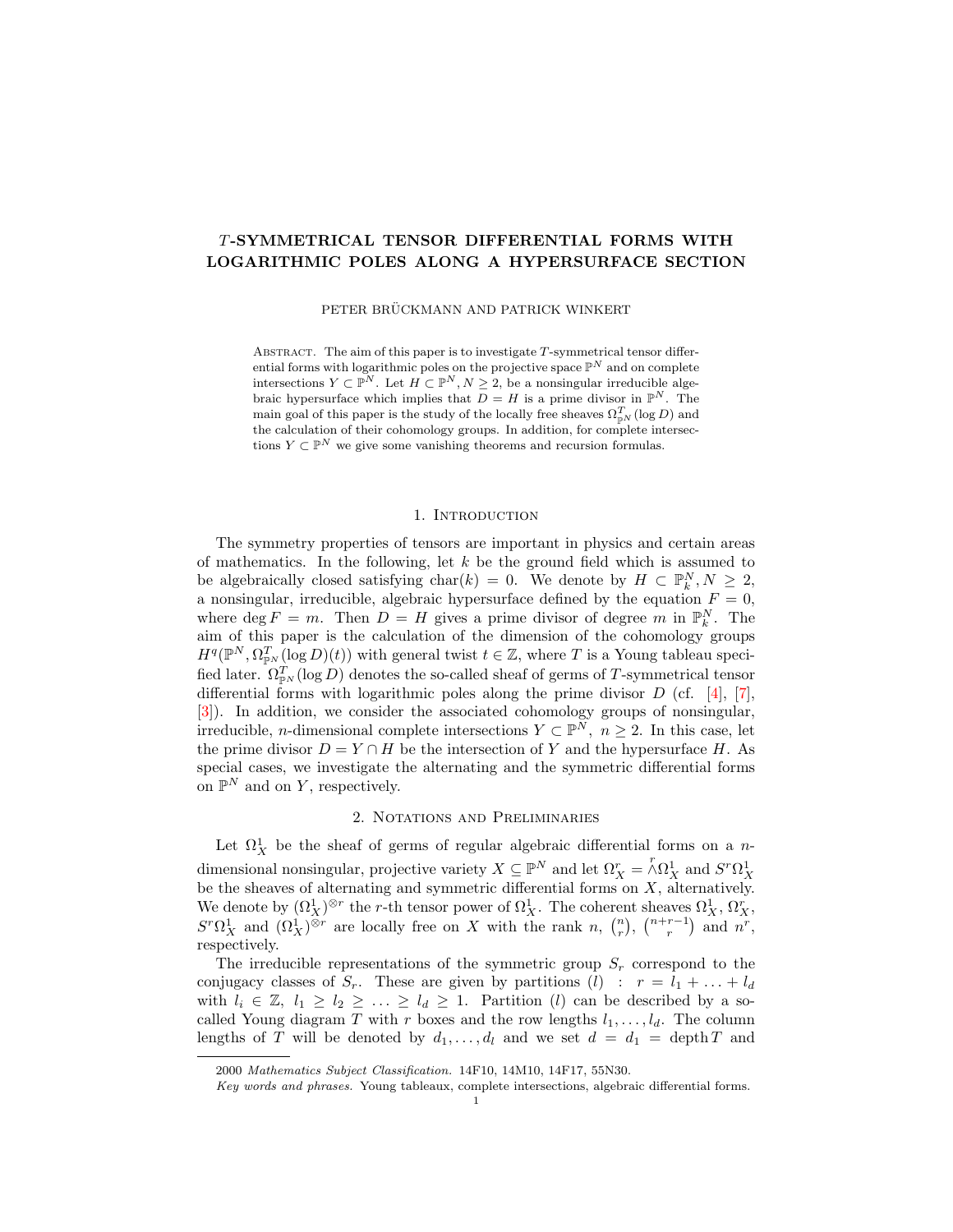$l = l_1 = \text{length } T$ , respectively. Clearly,  $d_1 \geq d_2 \geq \ldots \geq d_l \geq 1$  and the equations  $\sum_{j=1}^{l} d_j = \sum_{i=1}^{d} l_i = r$  are fulfilled. Moreover, we put  $l_i = 0$  for  $i > d$  and  $d_j = 0$ for  $j > l$ . The "hook-length" of the box inside the i–th row and the j–th column of the Young diagram is defined by  $h_{i,j} = l_i - i + d_j - j + 1$  and the degree of the associated irreducible representation is equal to

$$
\nu_{(l)} = \frac{r!}{\prod h_{i,j}} = \frac{r!}{d!} \cdot \prod_{i=1}^d \frac{i!}{(l_i + d - i)!} \cdot \prod_{1 \le i < j \le d} \left(\frac{l_i - l_j}{j - i} + 1\right) =
$$
\n
$$
= r! \cdot \det((\frac{1}{\Gamma(l_i + 1 - i + j)}))_{i,j=1,\dots,d} \quad \text{(cf. [5]).}
$$

A numbering of the r boxes of a given Young diagram by the integers  $1, 2, \ldots, r$ in any order is said to be a Young tableau which for simplicity again will be denoted by T. Now, one has an idempotent  $e_T$  in the group algebra  $k \cdot S_r$  defined by

$$
e_T = \frac{\nu_{(l)}}{r!} \cdot \left( \sum_{q \in Q_T} \text{sgn}(q) \cdot q \right) \circ \left( \sum_{p \in P_T} p \right),
$$

where the subgroups  $P_T$  and  $Q_T$  of  $S_r$  are given as follows:  $P_T = \{p \in S_r :$ p preserves each row of T},  $Q_T = \{q \in S_r : q \text{ preserves each column of } T\}.$ 

The idempotent  $e_T$  is called Young symmetrizer (cf. [\[5\]](#page-20-3)). If the numbering of the boxes of the Young tableau generates inside every row and every column monotone increasing sequences, we speak of a standard tableau. The number of all standard tableaux to a given Young diagram is equal to the degree  $\nu_{(l)}$ . We denote by  $D(r)$ the set of all standard tableaux to all Young diagrams with  $r$  boxes.

For a variety X, the notation  $\Omega_X^{\otimes r} = (\Omega_X^1)^{\otimes r}$  stands for the sheaf of germs of regular algebraic tensor differential forms. This implies that the symmetric group  $S_r$  and the related group algebra  $k \cdot S_r$  act on  $\Omega_X^{\otimes r}$  defined by  $p(a_1 \otimes \ldots \otimes a_r)$  =  $a_{p^{-1}(1)} \otimes \ldots \otimes a_{p^{-1}(r)}$  for all  $p \in S_r$ . That means, mapping p permutates the spots inside the tensor product. Furthermore, it holds

$$
\Omega_X^{\otimes r} = \bigoplus_{T \in D(r)} \Omega_X^T
$$

with  $\Omega_X^T = e_T(\Omega_X^{\otimes r})$ , where  $\Omega_X^T$  is called the sheaf of germs of T-symmetrical tensor differential forms or simply the T-power of  $\Omega_X^1$ . If two Young tableaux T and  $\widetilde{T}$ possess the same Young diagram, we have  $\Omega_X^T \cong \Omega_X^{\widetilde{T}}$ .

Under the assumption depth  $T \leq \dim X$  with a smooth *n*-dimensional variety X the belonging sheaf  $\Omega_X^T$  is locally free of rank

$$
\prod_{1 \leq i < j \leq n} \left( \frac{l_i - l_j}{j - i} + 1 \right) \ = \ \left( \prod_{i=1}^{n-1} i! \right)^{-1} \cdot \Delta(l_1 - 1, l_2 - 2, \dots, l_n - n),
$$

where  $\Delta(t_1, t_2, \ldots, t_n) = \prod_{1 \leq i < j \leq n} (t_i - t_j)$  denotes the Vandermonde determinant. If depth  $T > \dim X$  then we have  $\Omega_X^T = 0$ . In the special cases  $\Omega_X^r = \wedge^r \Omega_X^1$  and  $S<sup>r</sup> \Omega_X^1$  the Young tableau has only one column and one row, respectively. In the same way the T-power  $\mathcal{F}^T$  of an arbitrary coherent algebraic sheaf  $\mathcal F$  is defined. One has for instance  $\Omega_X^T(\log D) = (\Omega_X^1(\log D))^T$ .

Furthermore, we describe the T-power of an algebraic complex (cf.  $[3]$ ): Let R be a commutative ring which contains the algebraically closed ground field  $k$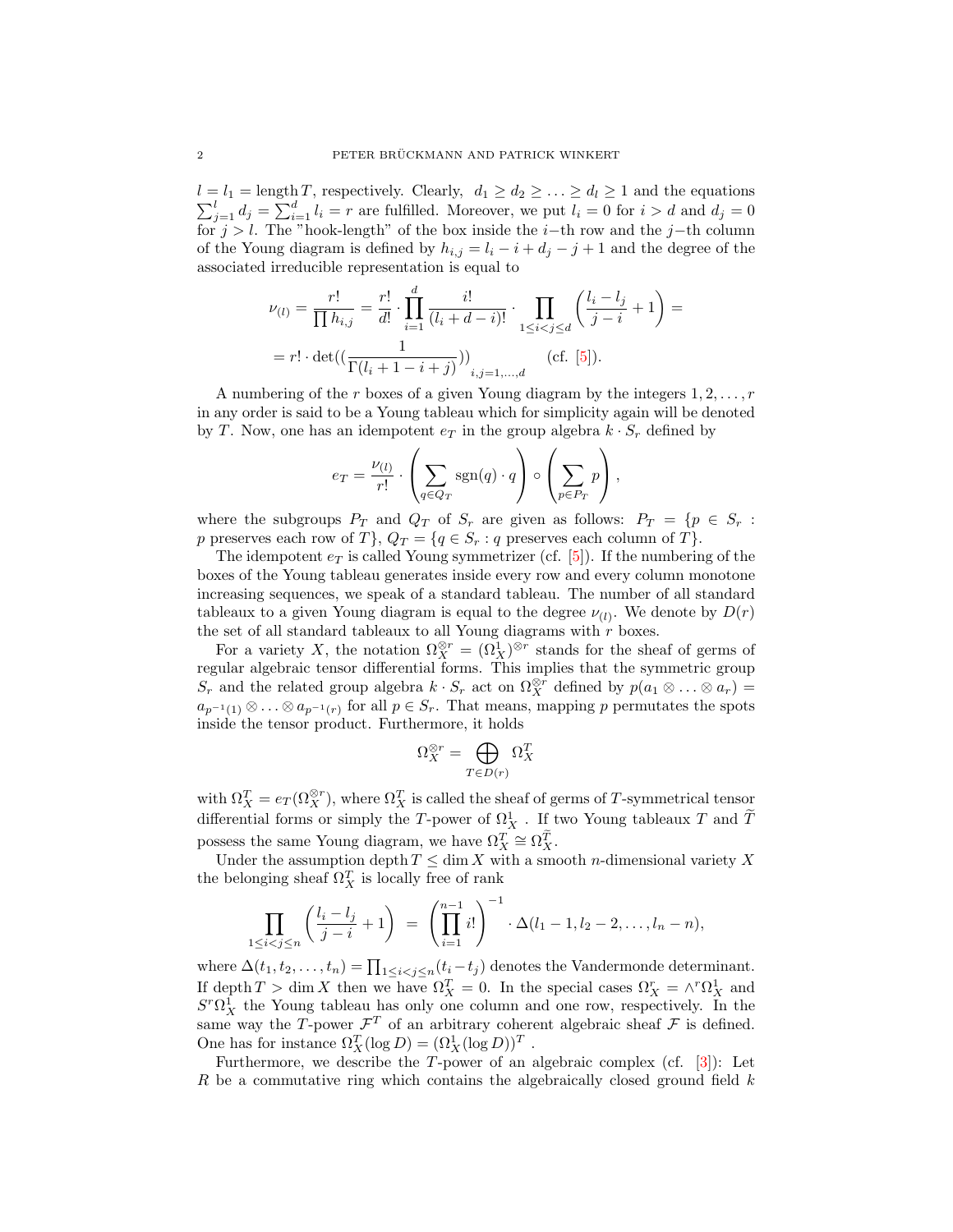fulfilling char(k) = 0. We consider an algebraic complex K of R-modules given by  $K: K_0 \longrightarrow K_1 \longrightarrow K_2 \longrightarrow \dots$  with  $d^2 = 0$ . Then the r-th tensor power  $P = K^{\otimes r}$  of K is defined by  $P = K^{\otimes r} : P_0 \longrightarrow P_1 \longrightarrow P_2 \longrightarrow$  $\oplus$  $\stackrel{\circ}{\longrightarrow} \ldots$  with  $P_s =$  $s_1+\ldots+s_r=s\ K_{s_1}\otimes\ldots\otimes K_{s_r}$  and  $\delta(b_1\otimes\ldots\otimes b_r)=\sum_{i=1}^r(-1)^{s_1+\ldots+s_{i-1}}\cdot b_1\otimes\ldots\otimes b_r$  $b_{i-1} \otimes d(b_i) \otimes b_{i+1} \otimes \ldots \otimes b_r$ , where  $b_j \in K_{s_j}$  for all j. Again the symmetric group  $S_r$  acts on this tensor power by permutation of the spots inside the tensor product. In order to obtain such an action of  $S_r$  on  $P = K^{\otimes r}$ , which commutates with  $\delta$ , we introduce additionally a sign as follows:

(1)  $\sigma(p \; ; s_1, \ldots, s_r) := \sum_{\substack{i < j \\ p(i) > p(j)}} s_i \cdot s_j \; \text{ for all } p \in S_r$ 

(2) 
$$
p(b_1 \otimes \ldots \otimes b_r) := (-1)^{\sigma(p \ s_1, \ldots, s_r)} \cdot b_{p^{-1}(1)} \otimes \ldots \otimes b_{p^{-1}(r)}
$$
  
where  $b_j \in K_{s_j}$  for all  $j \in \{1, \ldots, r\}.$ 

Then one has

$$
P_s = \bigoplus_{T \in D(r)} K_s^{(T)}, \quad K^{\otimes r} = \bigoplus_{T \in D(r)} K^{(T)}, \quad H^*(K^{\otimes r}) = \bigoplus_{T \in D(r)} H^*(K^{(T)})
$$

with  $K_s^{(T)} = e_T(P_s)$  and  $K^{(T)} = e_T(K^{\otimes r})$ :  $K_0^{(T)}$  $\stackrel{\delta}{\longrightarrow} K_1^{(T)}$  $\stackrel{\delta}{\longrightarrow} K_2^{(T)}$  $\stackrel{\delta}{\longrightarrow} \cdots$ . This complex  $K^{(T)}$  is said to be the T−power of K. If two Young tableaux T and  $\widetilde{T}$  possess the same Young diagram, one has  $K^{(T)} \cong K^{(\widetilde{T})}$ . For an exact sequence K the T−power  $K^{(T)}$  of K is also an exact sequence.

Now, let  $X \subseteq \mathbb{P}^N$  be a projective variety satisfying  $\omega_X \cong \mathcal{O}_X(n_X)$  for some  $n_X \in \mathbb{Z}$ , where  $\omega_X$  stands for the canonical line bundle. This implies under the assumptions  $d = \operatorname{depth} T = \dim X = n$  and  $l = \operatorname{length} T > 1$  the isomorphism

$$
\Omega_X^T \cong \Omega_X^{T'} \otimes \omega_X \cong \Omega_X^{T'}(n_X),
$$

where T' arises from T by deleting the first column of T. In the case  $d = \text{depth } T =$  $\dim X = n$  and  $l = \text{length } T = 1$  (i.e. T has only one column) we have the isomorphism  $\Omega_X^T \cong \Omega_X^n \cong \omega_X \cong \mathcal{O}_X(n_X)$ .

An important tool in our considerations will be the Serre duality: Suppose the Young tableau T has the column lengths  $d_1, \ldots, d_l$  satisfying  $d_1 = d = \text{depth } T \leq$  $\dim X = n$ . We get an associated Young tableau  $T^*$  by the column lengths  $d_j^* =$  $n - d_{l+1-j}$  for all  $j = 1, \ldots, l$ . One verifies readily that in case depth  $T < n$  holds  $(T^*)^* = T.$ 

The next lemma delivers some duality relations about the dimensions of cohomology groups.

<span id="page-2-0"></span>**Lemma 2.1.** Let  $Y = H_1 \cap ... \cap H_{N-n} \subseteq \mathbb{P}^N$  be a n-dimensional, nonsingular, irreducible, complete intersection defined by algebraic hypersurfaces  $H_i \subset \mathbb{P}^N$  satisfying  $F_i = 0$  with deg  $F_i = m_i$ . The dimension of Y is n. In this case, let the prime divisor  $D = Y \cap H$  be the intersection of Y and hypersurface  $H : F = 0$  of degree m. Assume that D also becomes a nonsingular irreducible complete intersection of dimension  $n - 1$ . Then one has:

- (i) dim  $H^q(\mathbb{P}^N, \Omega_{\mathbb{P}^N}^r(\log D)(t)) = \dim H^{N-q}(\mathbb{P}^N, \Omega_{\mathbb{P}^N}^{N-r}(\log D)(-t-m))$
- (ii) dim  $H^q(Y, \Omega_Y^r(\log D)(t)) = \dim H^{n-q}(Y, \Omega_Y^{n-r}(\log D)(-t-m))$
- (iii) dim  $H^q(\mathbb{P}^N, \Omega_{\mathbb{P}^N}^T(\log D)(t))$

$$
= \dim H^{N-q}(\mathbb{P}^N, \Omega_{\mathbb{P}^N}^{T^*}(\log D)(-t - l \cdot m + (l-1)(N+1)))
$$
  

$$
H^q(Y, \Omega_Y^T(\log D)(t))
$$

(iv) dim 
$$
H^q(Y, \Omega_Y^T(\log D)(t))
$$
  
= dim  $H^{n-q}(Y, \Omega_Y^{T^*}(\log D)(-t - l \cdot m - (l-1)(\sum_{i=1}^{N-n} m_i - N - 1)))$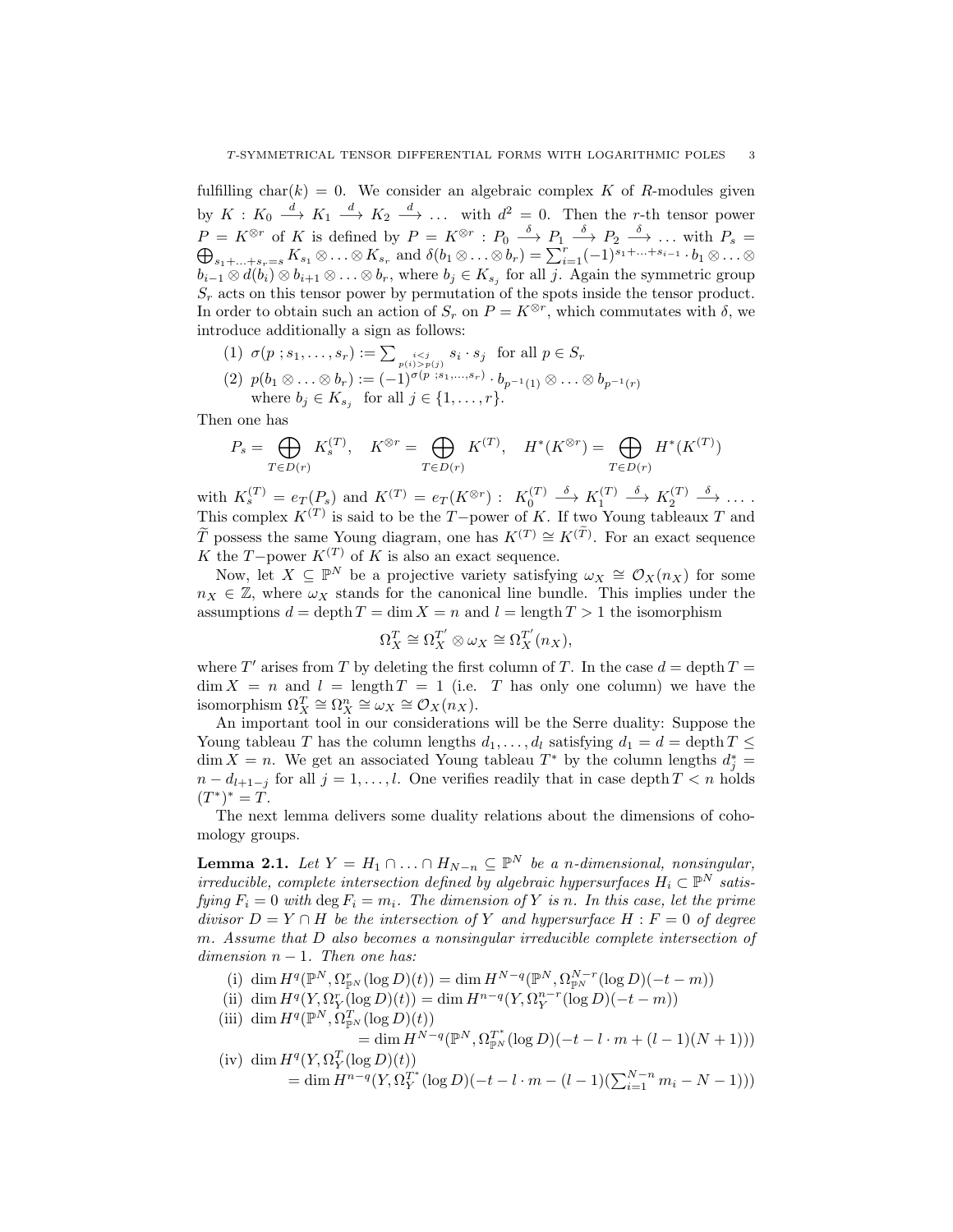- (v) dim  $H^q(\mathbb{P}^N, S^r \Omega^1_{\mathbb{P}^N}(\log D)(t))$  $=\dim H^{N-q}(\mathbb{P}^N,\Omega_{\mathbb{P}^N}^{T^*}(\log D)(-t-r\cdot m+(r-1)(N+1)))$ where  $T^*$  denotes a rectangle with  $N-1$  rows and r columns.
- (vi) dim  $H^q(Y, S^r \Omega_Y^1(\log D)(t))$  $= \dim H^{n-q}(Y, \Omega_Y^{T^*}(\log D)(-t - r \cdot m - (r-1)(\sum_{i=1}^{N-n} m_i - N - 1)))$ where  $T^*$  denotes a rectangle with  $n-1$  rows and r columns.

Proof. We consider the following exact sequence (cf. [\[4\]](#page-20-0))

 $0 \longrightarrow \Omega_{\mathbb{P}^N}^r(\log D)(-m) \longrightarrow \Omega_{\mathbb{P}^N}^r \longrightarrow \Omega_D^r \longrightarrow 0.$ 

For  $r = N$  we have  $\Omega_D^N = 0$ , i.e.  $\Omega_{\mathbb{P}^N}^N(\log D) \cong \Omega_{\mathbb{P}^N}^N(m) \cong \mathcal{O}_{\mathbb{P}^N}(m-N-1)$ . This implies a pairing  $\Omega_{\mathbb{P}^N}^r(\log D)(t) \times \Omega_{\mathbb{P}^N}^{N-r}(\log D)(-t-m+N+1) \longrightarrow \mathcal{O}_{\mathbb{P}^N}$ , which means that the vector space  $H^q(\mathbb{P}^N, \Omega_{\mathbb{P}^N}^r(\log D)(t))$  is dual to  $H^{N-q}(\mathbb{P}^N, (\Omega_{\mathbb{P}^N}^{N-r}(\log D)(-t$  $(m+N+1)$  ⊗  $\Omega_{\mathbb{P}^N}^N$ ). Setting  $\Omega_{\mathbb{P}^N}^N \cong \mathcal{O}_{\mathbb{P}^N}(-N-1)$  yields (i). The statement (ii) can be shown in a similar way. Note that  $\Omega_Y^n(\log D) \cong \Omega_Y^n(m) \cong \mathcal{O}_Y(m +$  $\sum_{i=1}^{N-n} m_i - N - 1$ ). Now, let T be a Young tableau with r boxes, given by the row lengths  $l_1, \ldots, l_d$  and the column lengths  $d_1, \ldots, d_l$  where  $d = d_1 = \text{depth } T$  and  $l = l_1 = \text{length } T$ . The Young tableau  $T^*$  has the column lengths  $d_j^* = n - d_{l+1-j}$ for all  $j \in \{1, ..., l\}$  and we have again  $\Omega_{\mathbb{P}^N}^N(\log D) \cong \mathcal{O}_{\mathbb{P}^N}(m-N-1)$ . From the pairing  $\Omega_{\mathbb{P}^N}^T(\log D)(t) \times \Omega_{\mathbb{P}^N}^{T^*}(\log D)(-\tilde{t}-l \cdot (m-N-1)) \longrightarrow \mathcal{O}_{\mathbb{P}^N}$  follows  $\text{Hom}(\Omega_{\mathbb{P}^N}^T(\log D)(t), \mathcal{O}_{\mathbb{P}^N}) \cong \Omega_{\mathbb{P}^N}^{\tilde{T}^*}(\log D)(-t-l\cdot(m-N-1)),$  which shows assertion (iii). In order to show the formula for complete intersections Y instead of  $\mathbb{P}^N$ , we replace  $-N-1$  by  $\sum_{i=1}^{N-n} m_i - N-1$ . Choosing  $l = r$  (depth  $T = 1$ ) in (iii) and (iv) proves (v) and (vi), respectively.

For a projective variety  $X \subseteq \mathbb{P}^N$  and a coherent sheaf  $\mathcal F$  on  $X$  the dimensions  $\dim_k H^q(X,\mathcal{F})$  are finite and we have the so-called Euler-Poincaré characteristic given by  $\chi(X, \mathcal{F}) = \sum_{q=0}^{\dim X} (-1)^q \cdot \dim H^q(X, \mathcal{F})$ . From a short exact sequence  $0 \to \mathcal{F} \to \mathcal{G} \to \mathcal{H} \to 0$  with coherent sheaves  $\mathcal{F}, \mathcal{G}, \mathcal{H}$  on X we obtain the equation  $\chi(X,\mathcal{G}) = \chi(X,\mathcal{F}) + \chi(X,\mathcal{H})$ . Under the assumptions above, we also know, that for a short exact sequence of coherent sheaves on  $X$  there exists a long exact sequence for the associated cohomology groups. For every coherent sheaf  $\mathcal F$  on the projective variety  $X \subset \mathbb{P}^N$  there exists a polynomial  $P(X, \mathcal{F})(t) \in \mathbb{Q}[t]$  of degree dim X which fulfills  $\chi(X,\mathcal{F}(t)) = P(X,\mathcal{F})(t)$  for all  $t \in \mathbb{Z}$ .  $P(X,\mathcal{F})(t)$  is said to be the Hilbert polynomial of  $\mathcal{F}$  (cf. [\[8\]](#page-20-4), [\[6\]](#page-20-5), [\[7\]](#page-20-1)). For example, the structure sheaf on  $\mathbb{P}^N$  has the following Hilbert polynomial

$$
P(\mathbb{P}^N, \mathcal{O}_{\mathbb{P}^N})(t) = \chi(\mathbb{P}^N, \mathcal{O}_{\mathbb{P}^N}(t)) = \frac{(t+N)\cdot \ldots \cdot (t+1)}{N!}.
$$

# 3. THE PROJECTIVE SPACE  $\mathbb{P}^N$

In the following, we change the meaning of the binomial coefficient setting  $\binom{\alpha}{\beta}$  = 0 for all  $\alpha \in \mathbb{Z}, \beta \in \mathbb{N}$  satisfying  $\alpha < \beta$ , in particular:  $\binom{\alpha}{\beta} = 0$  if  $\alpha < 0$ . For instance:  $\dim H^0(\mathbb{P}^N, \mathcal{O}_{\mathbb{P}^N}(t)) = \binom{t+N}{N} \;, \; \dim H^N(\mathbb{P}^N, \mathcal{O}_{\mathbb{P}^N}(t)) = \binom{-t-1}{N}, H^q(\mathbb{P}^N, \mathcal{O}_{\mathbb{P}^N}(t)) =$ 0 for  $0 < q < N$ . Let  $H \subset \mathbb{P}^N$   $(N \geq 2)$  be a nonsingular, irreducible, algebraic hypersurface defined by the equation  $F = 0$ , that means,  $D = H$  is a prime divisor in  $\mathbb{P}^N$ . Both F and D are of degree m and  $D = H$  has dimension  $N - 1$ .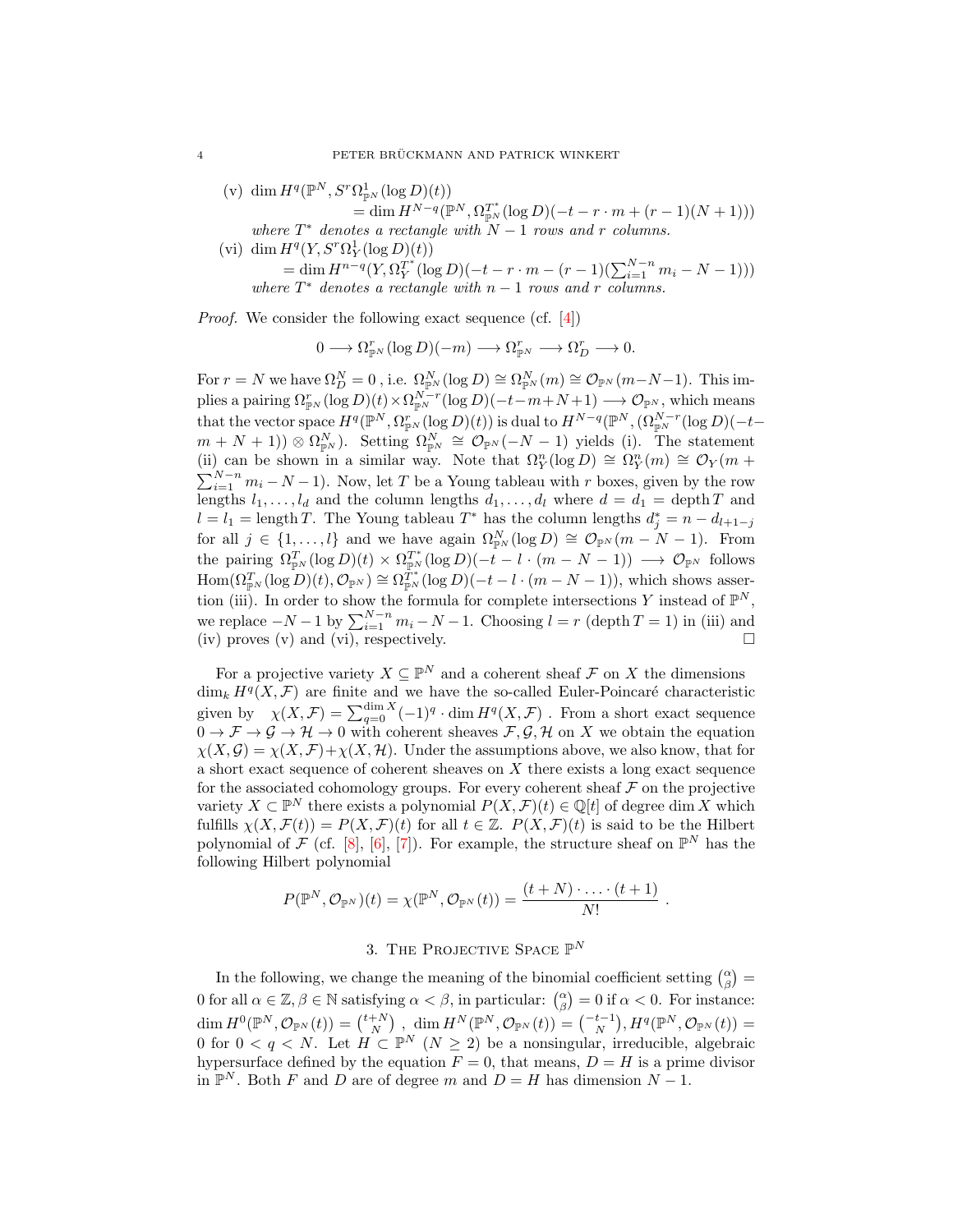3.1. Alternating Differential Forms. We denote by  $\Omega_{\mathbb{P}^N}^r$  the local free sheaf of germs of alternating differential forms on the projective space  $\mathbb{P}^N$  and consider the following sequence  $(t \in \mathbb{Z})$ 

<span id="page-4-1"></span>
$$
0 \longrightarrow \Omega_{\mathbb{P}^N}^r(t) \longrightarrow \Omega_{\mathbb{P}^N}^r(\log D)(t) \longrightarrow \Omega_D^{r-1}(t) \longrightarrow 0,
$$
\n(3.1)

which is known to be exact (cf.  $[4]$ ). The dimensions of the cohomology groups  $H^q(\mathbb{P}^N, \Omega_{\mathbb{P}^N}^r(t))$  and  $H^q(D, \Omega_D^{r-1}(t))$  are calculated in [\[1\]](#page-20-6), where we also find the following exact sequences

$$
0 \longrightarrow \Omega_{\mathbb{P}^N}^r(t-m) \longrightarrow \Omega_{\mathbb{P}^N}^r(t) \stackrel{\alpha}{\longrightarrow} \mathcal{O}_D(t) \otimes_{\mathcal{O}_{\mathbb{P}^N}} \Omega_{\mathbb{P}^N}^r \longrightarrow 0,
$$
  

$$
0 \longrightarrow \Omega_D^{r-1}(t-m) \longrightarrow \mathcal{O}_D(t) \otimes_{\mathcal{O}_{\mathbb{P}^N}} \Omega_{\mathbb{P}^N}^r \stackrel{\beta}{\longrightarrow} \Omega_D^r(t) \longrightarrow 0
$$

The mapping  $\varphi^* := \beta \circ \alpha$  means the restriction of the differential forms on  $\mathbb{P}^N$  to the hypersurface  $D = H$ . In the case  $r = 1$ , one has to replace the sheaf  $\Omega_D^{r-1}$  by the structure sheaf  $\mathcal{O}_D$ . For  $0 < q < N$  we have dim  $H^q(\mathbb{P}^N, \Omega_{\mathbb{P}^N}^r(t)) = \delta_{q,r} \cdot \delta_{t,0}$ (Kronecker-δ) and we know by [\[1,](#page-20-6) Lemma 4] a base element of  $\hat{H}^r(\mathbb{P}^N, \Omega_{\mathbb{P}^N}^r)$  which is given by the cohomology class of the cocycle  $\omega^{(r)} \in C^r(\mathfrak{U}, \Omega_{\mathbb{P}^N}^r)$  defined by

<span id="page-4-0"></span>
$$
\omega_{i_0,\dots,i_r}^{(r)} = \frac{x_{i_0}}{x_{i_r}} \cdot d \frac{x_{i_1}}{x_{i_0}} \wedge d \frac{x_{i_2}}{x_{i_1}} \wedge \dots \wedge d \frac{x_{i_r}}{x_{i_{r-1}}}.
$$
\n(3.2)

U stands for the affine open covering of  $\mathbb{P}^N$  by the affine spaces  $U_i = \{x_i \neq 0\}.$ For  $r = 1$ , in particular,  $\omega_{i_0, i_1}^{(1)} = \frac{x_{i_0}}{x_{i_0}}$  $\frac{x_{i_0}}{x_{i_1}} \cdot d \frac{x_{i_1}}{x_{i_0}}$  $\frac{w_{i_1}}{x_{i_0}}$  is a logarithmic differential. We may represent  $(3.2)$  by

$$
\omega_{i_0,\dots,i_r}^{(r)} = \omega_{i_0,i_1}^{(1)} \wedge \omega_{i_1,i_2}^{(1)} \wedge \dots \wedge \omega_{i_{r-1},i_r}^{(1)},
$$

which is an outer product of logarithmic differential forms. In the case  $q = r = N$ ,  $t = 0$  the cochain  $\omega^{(N)}$  creates a base of  $H^N(\mathbb{P}^N, \Omega_{\mathbb{P}^N}^N)$  (cf. [\[1,](#page-20-6) Lemma 2]). Finally, we set  $\omega^{(0)} = 1$ .

<span id="page-4-2"></span>**Lemma 3.1.** Let  $0 < r \leq N$ . Then the homomorphism  $d : H^{r-1}(D, \Omega_D^{r-1}) \longrightarrow$  $H^r(\mathbb{P}^N,\Omega^r_{\mathbb{P}^N})$  in the long homology sequence with respect to the exact sequence

$$
0 \longrightarrow \Omega^r_{\mathbb{P}^N} \longrightarrow \Omega^r_{\mathbb{P}^N}(\log D) \longrightarrow \Omega^{r-1}_D \longrightarrow 0
$$

is epimorphic. If in addition  $2(r-1) \neq N-1$  is valid, then d is an isomorphism.

*Proof.* We calculate the image of the cohomology class of  $\omega^{(r-1)}$  at the composition

$$
H^{r-1}(\mathbb{P}^N,\Omega^{r-1}_{\mathbb{P}^N})\xrightarrow{\varphi^*}H^{r-1}(D,\Omega^{r-1}_D)\xrightarrow{d}H^{r}(\mathbb{P}^N,\Omega^{r}_{\mathbb{P}^N})
$$

and denote  $\varphi^*(\omega^{(r-1)})$  again by  $\omega^{(r-1)}$ . Let  $\mathfrak U$  be the affine, open covering of  $\mathbb P^N$ given by the affine spaces  $U_i = \{x_i \neq 0\}$ . We consider the following commutative diagram

$$
\begin{array}{ccccccccc}\n0 & \rightarrow & C^{r-1}(\mathfrak{U}, \Omega_{\mathbb{P}^N}^r) & \rightarrow & C^{r-1}(\mathfrak{U}, \Omega_{\mathbb{P}^N}^r(\log D)) & \rightarrow & C^{r-1}(\mathfrak{U}, \Omega_D^{r-1}) & \rightarrow 0 \\
& & \downarrow & & \downarrow & & \downarrow \\
0 & \rightarrow & C^r(\mathfrak{U}, \Omega_{\mathbb{P}^N}^r) & \rightarrow & C^r(\mathfrak{U}, \Omega_{\mathbb{P}^N}^r(\log D)) & \rightarrow & C^r(\mathfrak{U}, \Omega_D^{r-1}) & \rightarrow 0\n\end{array}
$$

where the cocycle  $\omega^{(r-1)} \in C^{r-1}(\mathfrak{U}, \Omega_D^{r-1})$  possesses in  $C^{r-1}(\mathfrak{U}, \Omega_{\mathbb{P}^N}^r(\log D))$  the preimage  $\varrho$  defined by  $\varrho_{i_0,\dots,i_{r-1}} = \omega_{i_0,\dots,i_r}^{(r-1)}$  $_{i_0,...,i_{r-1}}^{(r-1)} \wedge \frac{x_{i_0}^m}{F} \cdot d \frac{F}{x_{i_0}^m}$  (cf. [\[4\]](#page-20-0)). Elementary calculations show that  $d\omega^{(r-1)} = (-1)^r \cdot m \cdot \omega^{(r)} \in C^r(\mathfrak{U}, \Omega_{\mathbb{P}^N}^r)$ . Therefore, the cocycle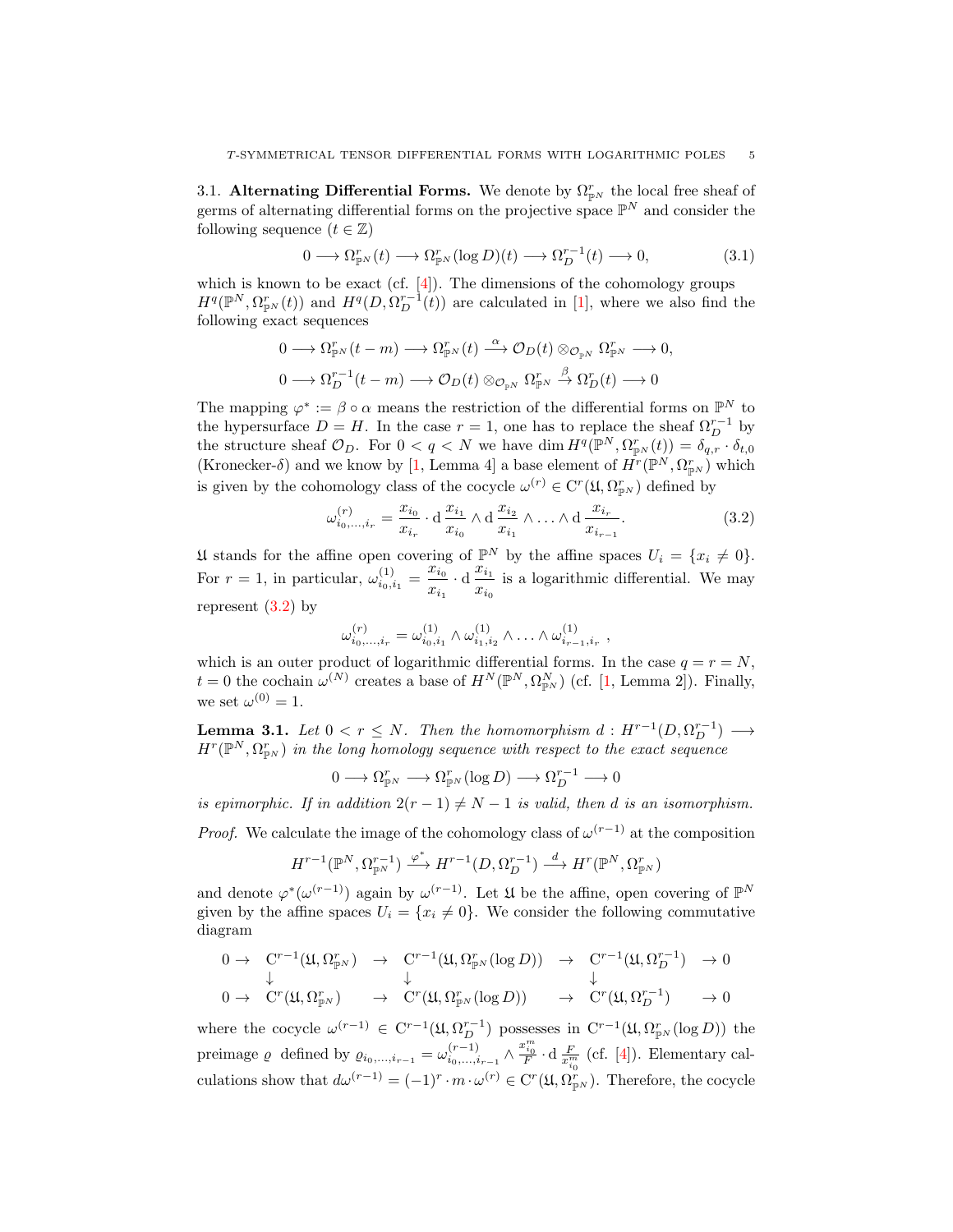$d\omega^{(r-1)} \in C^{r}(\mathfrak{U}, \Omega_{\mathbb{P}^{N}}^{r})$  is nonzero and the associated cohomology class is a base of  $H^r(\mathbb{P}^N, \Omega_{\mathbb{P}^N}^r)$ . Thus, the homomorphism  $d: H^{r-1}(D, \Omega_D^{r-1}) \longrightarrow H^r(\mathbb{P}^N, \Omega_{\mathbb{P}^N}^r)$  is epimorphic. In the case  $2(r-1) \neq N-1$ , we obtain dim  $H^{r-1}(D, \Omega_D^{r-1}) = 1$  by [\[1,](#page-20-6) Satz 2 and Lemma 5, which implies that  $d$  is an isomorphism.

## <span id="page-5-0"></span>Theorem 3.2.

- Let  $D \subset \mathbb{P}^N$  be a smooth algebraic hypersurface of degree m  $(N \geq 2)$ .
	- (a) For each  $r \in \{1, \ldots, N-1\}$  one has: dim  $H^0(\mathbb{P}^N, \Omega^r_{\mathbb{P}^N}(\log D)(t))$  $=\sum_{r=1}^{r}$  $i=0$  $(-1)^i \cdot \binom{N+1}{k}$  $r - i$  $\bigg) \cdot \bigg( t + N - i \cdot (m - 1) - r$ N . (b) For all  $r \in \{1, ..., N-1\}$  holds:  $H^0(\mathbb{P}^N, \Omega_{\mathbb{P}^N}^r(\log D)(t)) \neq 0 \Leftrightarrow t \geq r$ .
	- (c) In the case  $r = N$  one has: dim  $H^0(\mathbb{P}^N, \Omega_{\mathbb{P}^N}^N(\log D)(t)) = \begin{pmatrix} t+m-1 \\ N \end{pmatrix}$ N .
	- (d) If  $D \subset \mathbb{P}^N$  is a hyperplane  $(m = 1)$ , then it holds:  $\dim H^0(\mathbb{P}^N,\Omega_{\mathbb{P}^N}^r(\log D)(t))=\binom{N}{r}$ r ).  $\left(t+N-r\right)$ N .

Proof. The formula (a) follows directly from the long exact cohomology sequence related to the exact sequence in [\(3.1\)](#page-4-1) by applying Lemma [3.1.](#page-4-2) For  $r = N$  we obtain  $\Omega_{\mathbb{P}^N}^N(\log D) \cong \Omega_{\mathbb{P}^N}^N(m) \cong \mathcal{O}_{\mathbb{P}^N}(m-N-1)$  which yields (c). (a) obviously implies  $(b)$  and  $(d)$ .

### <span id="page-5-1"></span>Theorem 3.3.

(a) Let  $0 < q < N$ ,  $q + r \neq N$  and  $r \geq 1$ . Then we obtain  $H^q(\mathbb{P}^N, \Omega_{\mathbb{P}^N}^r(\log D)(t)) = 0$  for all  $t \in \mathbb{Z}$ .

(b) For 
$$
1 \le r \le N - 1
$$
 it follows:

$$
\dim H^{N-r}(\mathbb{P}^N, \Omega_{\mathbb{P}^N}^r(\log D)(t))
$$
\n
$$
= \sum_{i=0}^{N+1} (-1)^i \cdot \binom{N+1}{i} \cdot \binom{t+(N-r)\cdot m-(i-1)\cdot (m-1)}{N}
$$
\n
$$
\frac{N+1}{N} \qquad (N+1) \quad (-t+(r-1)\cdot m-(i-1)\cdot (m-1))
$$

$$
= \sum_{i=0}^{N+1} (-1)^i \cdot \binom{N+1}{i} \cdot \binom{-t + (r-1) \cdot m - (i-1) \cdot (m-1)}{N}
$$

.

That means: If D is a hyperplane  $(m = 1)$ , then we have  $H^{N-r}(\mathbb{P}^N, \Omega_{\mathbb{P}^N}^r(\log D)(t)) = 0$  for all  $t \in \mathbb{Z}$ .

(c) For  $1 \leq r \leq N-1$  one has:

 $\dim H^N(\mathbb{P}^N,\Omega_{\mathbb{P}^N}^r(\log D)(t))$ 

$$
= \sum_{i=0}^{N-r} (-1)^i \cdot \binom{N+1}{N-r-i} \cdot \binom{-t-m-i \cdot (m-1)+r}{N}.
$$

If D is a hyperplane  $(m = 1)$ , then we get:  $\dim H^N(\mathbb{P}^N,\Omega^r_{\mathbb{P}^N}(\log D)(t)) = \binom{N}{r}$ r ).  $\left( \begin{array}{c} -t-1+r \\ y \end{array} \right)$ N .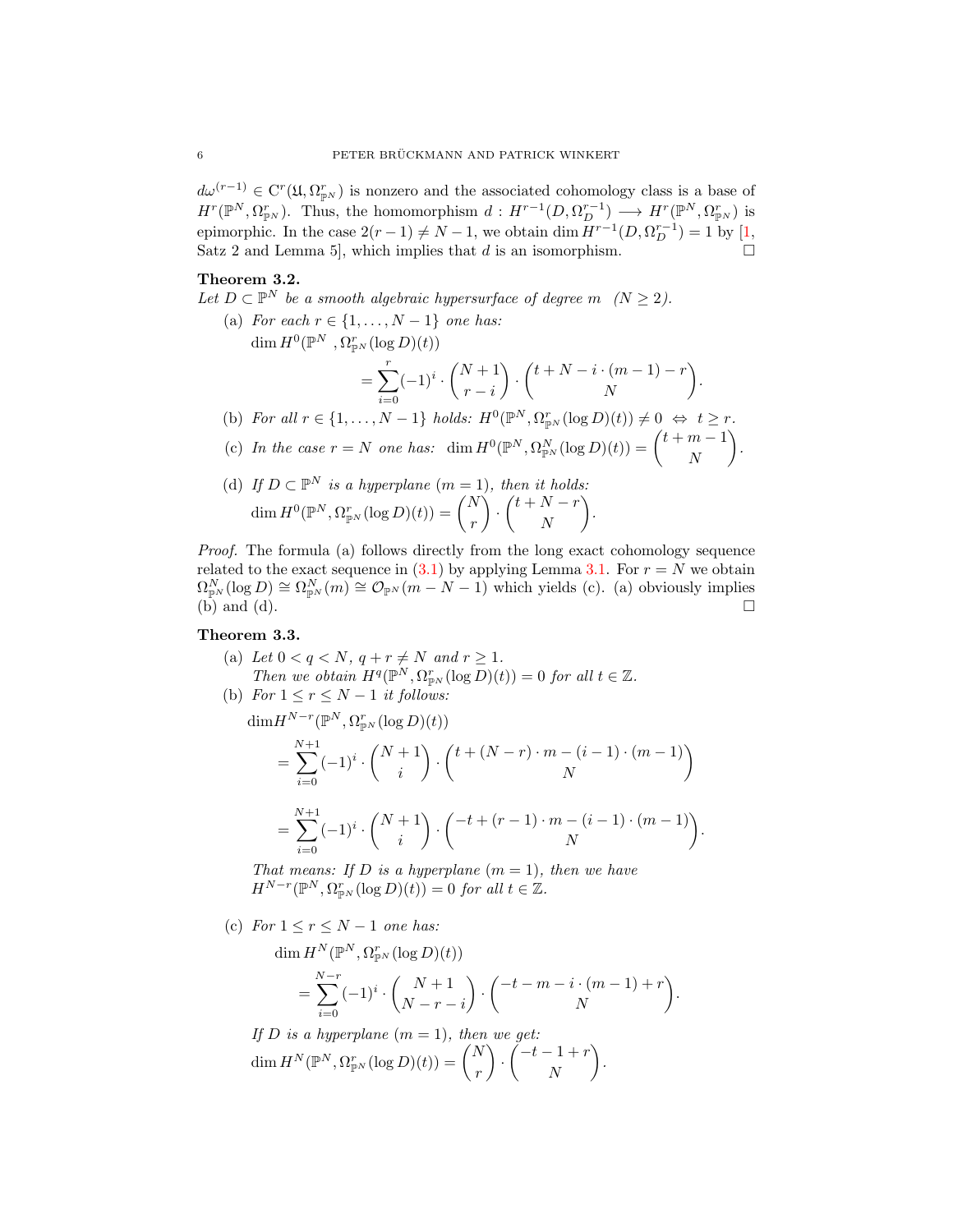(d) 
$$
\dim H^N(\mathbb{P}^N, \Omega^N_{\mathbb{P}^N}(\log D)(t)) = \begin{pmatrix} -t - m + N \\ N \end{pmatrix}.
$$

Proof. We consider the following exact sequence

<span id="page-6-0"></span>
$$
\cdots \longrightarrow H^{q-1}(D, \Omega_D^{r-1}(t)) \xrightarrow{d_1} H^q(\mathbb{P}^N, \Omega_{\mathbb{P}^N}^r(t)) \longrightarrow
$$
  

$$
\longrightarrow H^q(\mathbb{P}^N, \Omega_{\mathbb{P}^N}^r(\log D)(t)) \longrightarrow H^q(D, \Omega_D^{r-1}(t)) \xrightarrow{d_2} \tag{3.3}
$$
  

$$
\xrightarrow{d_2} H^{q+1}(\mathbb{P}^N, \Omega_{\mathbb{P}^N}^r(t)) \longrightarrow \dots,
$$

and assume  $0 < q$ ,  $0 < r$  and  $q + r < N$ . By Lemma [3.1](#page-4-2) the mappings  $d_1$  and  $d_2$ are epimorphic for all  $t \in \mathbb{Z}$  and from [\(3](#page-6-0).3) we get the exact sequence

$$
0 \to H^q(\mathbb{P}^N, \Omega_{\mathbb{P}^N}^r(\log D)(t)) \to H^q(D, \Omega_D^{r-1}(t)) \xrightarrow{d_2} H^{q+1}(\mathbb{P}^N, \Omega_{\mathbb{P}^N}^r(t)) \to 0.
$$

Under these assumptions holds  $H^q(D, \Omega_D^{r-1}(t)) = 0$  if  $q \neq r-1$  or  $t \neq 0$  (cf. [\[1\]](#page-20-6)). In case  $q = r - 1, t = 0$  we know that  $d_2$  is an isomorphism by Lemma [3.1](#page-4-2) since  $2(r-1) < N-1$ . Therefore, one has

$$
H^{q}(\mathbb{P}^{N}, \Omega_{\mathbb{P}^{N}}^{r}(\log D)(t)) = 0 \text{ for } 0 < q, 0 < r \text{ and } q + r < N.
$$

For  $q < N, r < N, q + r > N$  we use the Serre duality to show statement (a). The case  $r = N$  is trivial since  $\Omega_{\mathbb{P}^N}^N(\log D) \cong \mathcal{O}_{\mathbb{P}^N}(m - N - 1)$ .

If  $r \geq 2$  and  $q + r = N$  then the mappings  $d_1$  and  $d_2$  are epimorphic, i.e.

$$
\dim H^{N-r}(\mathbb{P}^N, \Omega_{\mathbb{P}^N}^r(\log D)(t)) = \dim H^{N-r}(D, \Omega_D^{r-1}(t)) - \dim H^{N-r+1}(\mathbb{P}^N, \Omega_{\mathbb{P}^N}^r(t))
$$

In the case  $r = 1$  and  $q = N - 1$  one has

$$
\dim H^{N-1}(\mathbb{P}^N,\Omega^1_{\mathbb{P}^N}(\log D)(t)) = \dim H^N(\mathbb{P}^N,\Omega^1_{\mathbb{P}^N}(t)) + H^N(\mathbb{P}^N,\Omega^1_{\mathbb{P}^N}(\log D)(t)).
$$

Applying Theorem [3.2,](#page-5-0) Lemma [2.1](#page-2-0) and the results in [\[1\]](#page-20-6) delivers (b) and (c).  $\square$ 

3.2. T-symmetric Tensor Differential Forms. Let  $T$  be a Young tableau with r boxes. We study the sheaf  $\Omega^T(\log D) = (\Omega^1(\log D))^T$  on  $\mathbb{P}^N$  and begin with a free resolution of the sheaf  $\Omega^1(\log D)$ .

<span id="page-6-1"></span>**Lemma 3.4.** Let  $D \subset \mathbb{P}^N$  be a nonsingular, irreducible, algebraic hypersurface of degree  $m \geq 2$  defined by the equation  $F = 0$ . Then there exists a short exact sequence

<span id="page-6-2"></span>
$$
0 \longrightarrow \mathcal{O}_{\mathbb{P}^N}(-m) \longrightarrow \overset{N+1}{\oplus} \mathcal{O}_{\mathbb{P}^N}(-1) \longrightarrow \Omega^1_{\mathbb{P}^N}(\log D) \longrightarrow 0. \tag{3.4}
$$

If D is a hyperplane, i.e.  $m = 1$ , we have  $\Omega_{\mathbb{P}^N}^1(\log D) \cong \bigoplus^N \mathcal{O}_{\mathbb{P}^N}(-1)$ .

*Proof.* Let  $U_i = \{x_i \neq 0\} \subset \mathbb{P}^N$  and let  $U \subseteq \mathbb{P}^N$  be an arbitrary open affine subset. We are going to show that there is an exact sequence

$$
0 \to \Gamma(U, \mathcal{O}_{\mathbb{P}^N}(-m)) \stackrel{\alpha}{\to} \bigoplus^{N+1} \Gamma(U, \mathcal{O}_{\mathbb{P}^N}(-1)) \stackrel{\beta}{\to} \Gamma(U, \Omega^1_{\mathbb{P}^N}(\log D)) \to 0.
$$

For sections  $f_0, \ldots, f_N \in \Gamma(U, \mathcal{O}(-1))$  we put  $g := -\frac{1}{m} \cdot \sum_{\mu=0}^N x_{\mu} f_{\mu} \in \Gamma(U, \mathcal{O})$ . Let  $F_j = \frac{\partial F}{\partial x_j}$  denotes the partial derivatives of F. The mapping  $\beta$  is defined by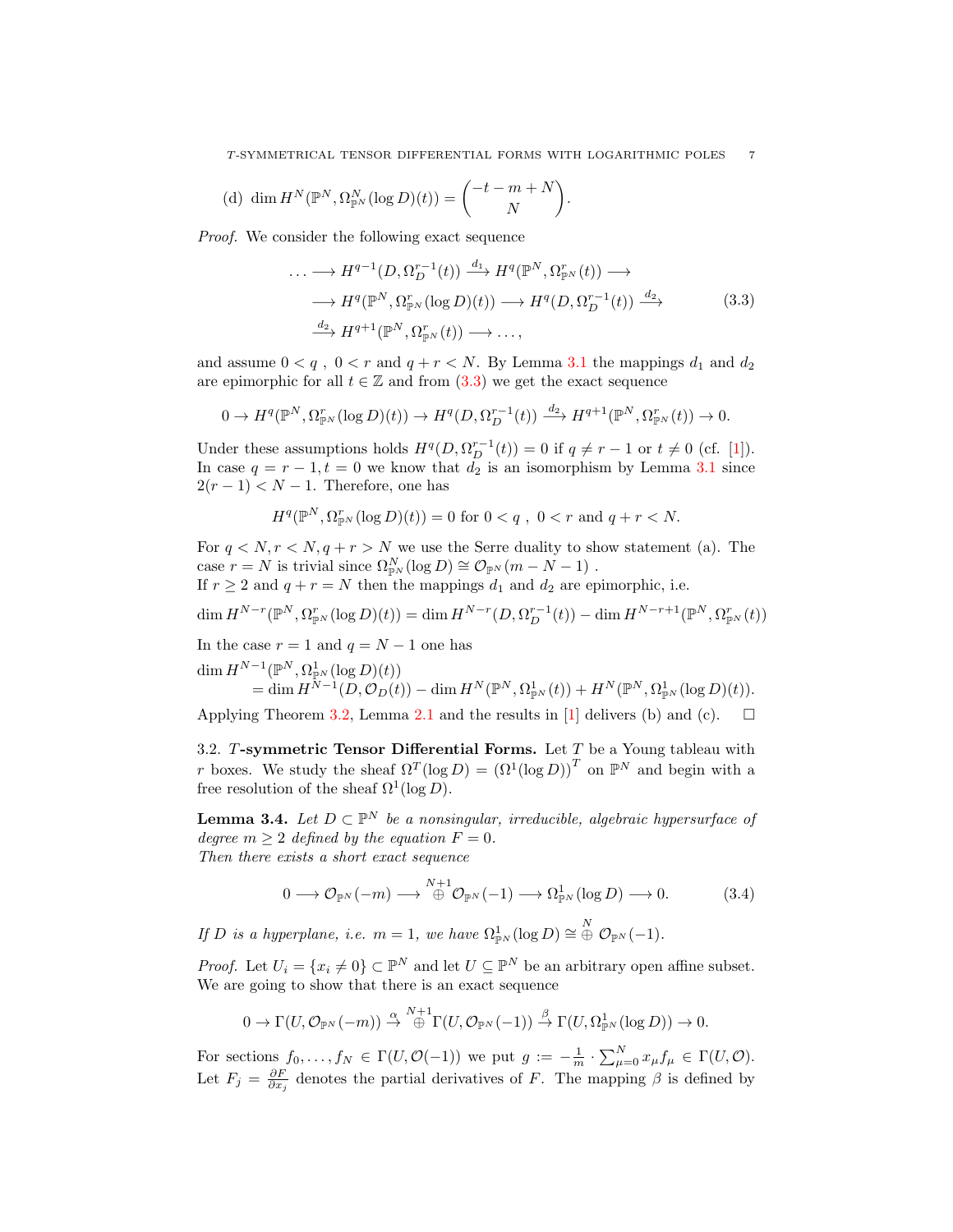$(f_0, \ldots, f_N) \mapsto \omega$ , where the differential form  $\omega$  on  $U \cap U_i$  is given by

$$
\omega = \omega_i := \sum_{\substack{\nu=0 \ \nu \neq i}}^N \left( f_{\nu} + g \cdot \frac{F_{\nu}}{F} \right) \cdot x_i \cdot d \, \frac{x_{\nu}}{x_i} \, .
$$

One easily verifies that  $\omega$  is a section of  $\Omega^1_{\mathbb{P}^N}(\log D)$  on U and it holds, in particular,  $\omega_i = \omega_j$  for any  $i, j \in \{0, 1, ..., N\}$ . For a section  $\delta \in \Gamma(U, \mathcal{O}(-m))$  let  $f_{\nu} = \delta \cdot F_{\nu}$ for all  $\nu = 0, 1, \ldots, N$  which implies that  $f_{\nu} \in \Gamma(U, \mathcal{O}(-1))$  and  $g = -\delta \cdot F$ . Finally, we have ker  $\beta = \{(\delta \cdot F_0, \ldots, \delta \cdot F_N)\} \cong \Gamma(U, \mathcal{O}_{\mathbb{P}^N}(-m))$ , which yields the claim for  $m \geq 2$ .

In the last part we have to show the statement of Lemma [3.4](#page-6-1) in case  $m = 1$ . Let  $D \subset \mathbb{P}^N$  be the hyperplane satisfying the equation  $x_N = 0$ , and let  $U \subseteq \mathbb{P}^N$  be an open subset. For given sections  $f_0, \ldots, f_{N-1} \in \Gamma(U, \mathcal{O}(-1))$  let  $\omega$  be the differential form, which has on  $U \cap U_i$ ,  $i = 0, \ldots, N - 1$ , the representation

$$
\omega = \omega_i = \sum_{\substack{\nu=0 \ \nu \neq i}}^{N-1} f_{\nu} \cdot x_i \cdot d \frac{x_{\nu}}{x_i} - \left(\sum_{\mu=0}^{N-1} f_{\mu} \cdot x_{\mu}\right) \cdot \frac{x_i}{x_N} d \frac{x_N}{x_i},
$$

respectively on  $U \cap U_N$ ,

<span id="page-7-0"></span>
$$
\omega = \omega_N = \sum_{\nu=0}^{N-1} f_{\nu} \cdot x_N \cdot d \frac{x_{\nu}}{x_N}.
$$

Then  $\omega$  is a section of  $\Omega_{\mathbb{P}^N}^1(\log D)$  on U, and the mapping  $(f_0,\ldots,f_{N-1}) \mapsto \omega$ becomes an isomorphism of  $\Gamma(U, \overset{N}{\oplus} \mathcal{O}_{\mathbb{P}^N}(-1))$  onto  $\Gamma(U, \Omega^1_{\mathbb{P}^N}(\log D)).$ 

<span id="page-7-1"></span>**Lemma 3.5.** Let T be a Young tableau with r boxes and the row lengths  $l_1, l_2, \ldots, l_d$ , set  $t_i := r + l_i - i$  for all  $i \geq 1$   $(l_i = 0$  if  $i > d)$  and assume  $d = \text{depth } T \leq N$ . Then the following sequence is exact for  $m \geq 2$ :

$$
0 \longrightarrow \bigoplus_{b_d} \mathcal{O}_{\mathbb{P}^N}(d \cdot (1-m) - r) \xrightarrow{\alpha_d} \bigoplus_{b_{d-1}} \mathcal{O}_{\mathbb{P}^N}((d-1) \cdot (1-m) - r) \xrightarrow{\alpha_{d-1}} \dots \xrightarrow{\alpha_{d-1}} \bigoplus_{b_{d-2}} \mathcal{O}_{\mathbb{P}^N}((d-2) \cdot (1-m) - r) \xrightarrow{\alpha_{d-2}} \dots \xrightarrow{\alpha_2} \bigoplus_{b_1} \mathcal{O}_{\mathbb{P}^N}(1-m-r) \xrightarrow{\alpha_1} \quad (3.5)
$$
  

$$
\xrightarrow{\alpha_1} \bigoplus_{b_0} \mathcal{O}_{\mathbb{P}^N}(-r) \xrightarrow{\alpha_0} \Omega_{\mathbb{P}^N}^T(\log D) \longrightarrow 0
$$

with the integers

$$
b_s = \left(\prod_{i=1}^N i!\right)^{-1} \cdot \sum_{1 \leq i_1 < \ldots < i_s \leq d} \Delta(t_1, t_2, \ldots, t_{i_1} - 1, \ldots, t_{i_s} - 1, \ldots, t_N, t_{N+1}).
$$

where  $\Delta$  denotes the Vandermonde determinant. In the case  $s = 0$  we have

$$
b_0 = \left(\prod_{i=1}^N i!\right)^{-1} \cdot \prod_{1 \le i < j \le N+1} (l_i - l_j + j - i) = \left(\prod_{i=1}^N i!\right)^{-1} \cdot \Delta(t_1, t_2, \dots, t_N, t_{N+1}).
$$

For  $m = 1$  (D is a hyperplane) it holds

$$
\Omega^T_{\mathbb{P}^N}(\log D) \cong \overset{\mathrm{rk}\left(\Omega^T_{\mathbb{P}^N}\right)}{\oplus} \mathcal{O}_{\mathbb{P}^N}(-r)
$$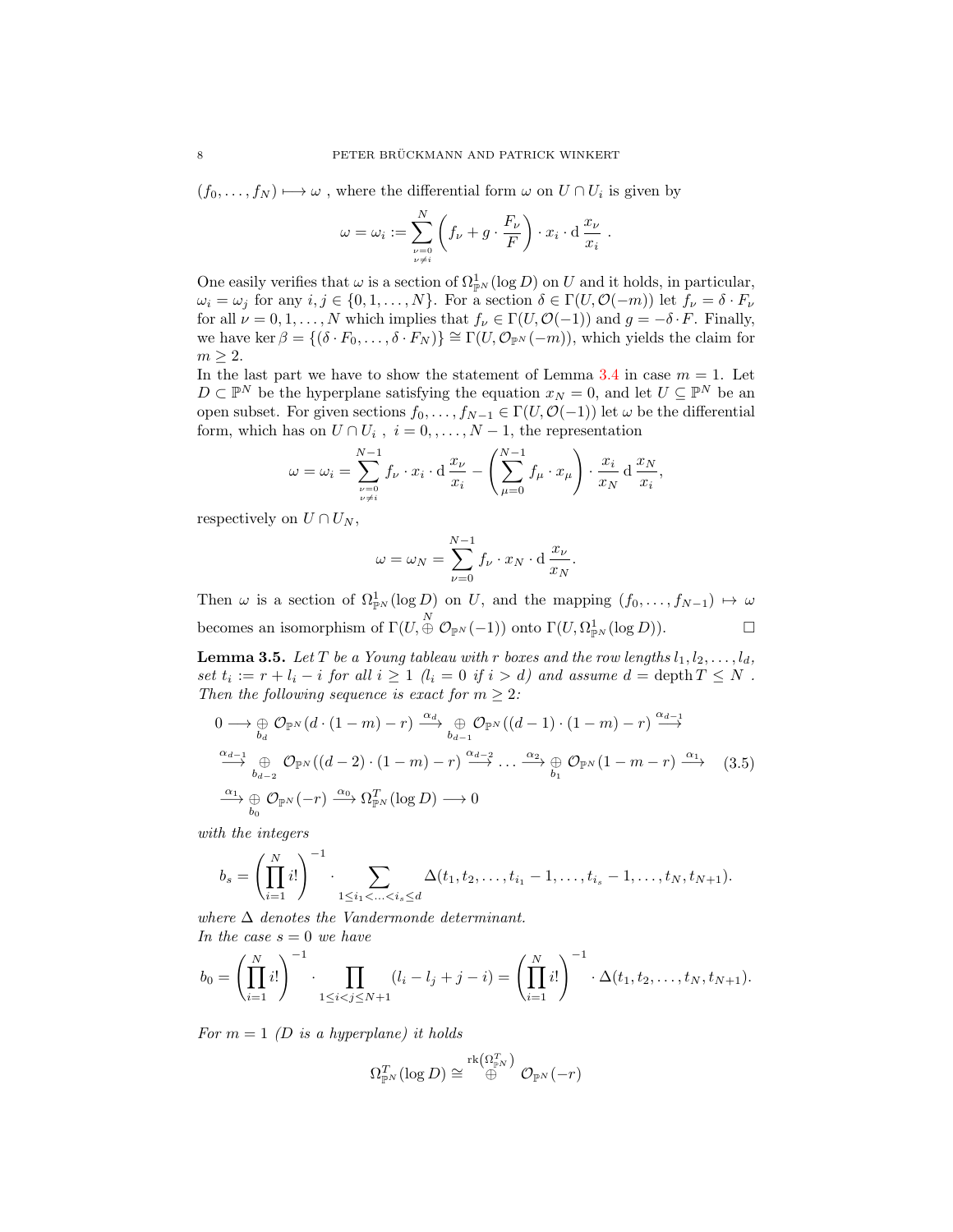with

$$
rk(\Omega_{\mathbb{P}^N}^T) = \prod_{1 \le i < j \le N} \left( \frac{l_i - l_j}{j - i} + 1 \right) = \sum_{i=0}^d (-1)^i \cdot b_i
$$
\n
$$
= \left( \prod_{i=1}^{N-1} i! \right)^{-1} \cdot \Delta(t_1, t_2, \dots, t_N) \ .
$$

*Proof.* The T-Power of (3.[4\)](#page-6-2) yields the claim for  $m \geq 2$  (cf. [\[3\]](#page-20-2)) and Lemma [3.4](#page-6-1) shows the case  $m = 1$ .

<span id="page-8-0"></span>**Theorem 3.6.** Let T be a Young tableau with r boxes and with  $d = \text{depth } T$  rows.

(a) 
$$
\chi(\mathbb{P}^N, \Omega_{\mathbb{P}^N}^T(\log D)(t)) = \frac{1}{N!} \cdot \sum_{i=0}^d (-1)^i \cdot b_i \cdot \prod_{j=1}^N (t - i \cdot (m-1) + j - r)
$$

(b) For depth  $T < N$  one has:

$$
\dim H^0(\mathbb{P}^N, \Omega_{\mathbb{P}^N}^T(\log D)(t)) = \sum_{i=0}^d (-1)^i \cdot b_i \cdot \binom{t - i \cdot (m-1) + N - r}{N}
$$
  
and therefore:  $H^0(\mathbb{P}^N, \Omega_{\mathbb{P}^N}^T(\log D)(t)) \neq 0 \Leftrightarrow t \geq r$ 

- (c) Let  $d = \operatorname{depth} T = N$  and let  $l_N$  be the number of columns of T with the length N. We denote by  $T'$  the Young tableau which is given by  $T$  without these columns of length N. Then depth  $T' < N$  and it holds  $\Omega_{\mathbb{P}^N}^T(\log D)(t) \cong \Omega_{\mathbb{P}^N}^{T'}(\log D)(t + l_N \cdot (m - N - 1)).$ If  $T$  is a rectangle with  $N$  rows and l columns, then we have  $\Omega_{\mathbb{P}^N}^T(\log D)(t) \cong \mathcal{O}_{\mathbb{P}^N}(t+l\cdot (m-N-1)).$
- (d)  $\overline{For} 1 \leq q < N d$  we get  $H^q(\mathbb{P}^N, \Omega_{\mathbb{P}^N}^T(\log D)(t)) = 0$  for all  $t \in \mathbb{Z}$ .
- (e) Let  $d_l$  be the length of the last column of T. Then it holds:  $H^q(\mathbb{P}^N, \Omega_{\mathbb{P}^N}^T(\log D)(t)) = 0$  for  $N - d_l < q < N$  and  $\forall t \in \mathbb{Z}$ .

Proof. The short exact sequences of [\(3.5\)](#page-7-0) yields

$$
0 \longrightarrow \bigoplus_{b_d} \mathcal{O}_{\mathbb{P}^N}(d \cdot (1-m) - r) \longrightarrow \bigoplus_{b_{d-1}} \mathcal{O}_{\mathbb{P}^N}((d-1) \cdot (1-m) - r) \longrightarrow
$$
  
\n
$$
\longrightarrow \operatorname{Im} \alpha_{d-1} \longrightarrow 0
$$
  
\n
$$
0 \longrightarrow \operatorname{Im} \alpha_{d-1} \longrightarrow \bigoplus_{b_{d-2}} \mathcal{O}_{\mathbb{P}^N}((d-2) \cdot (1-m) - r) \longrightarrow \operatorname{Im} \alpha_{d-2} \longrightarrow 0
$$
  
\n
$$
\vdots \qquad \qquad \vdots
$$
  
\n
$$
0 \longrightarrow \operatorname{Im} \alpha_2 \longrightarrow \bigoplus_{b_1} \mathcal{O}_{\mathbb{P}^N}(1-m-r) \longrightarrow \operatorname{Im} \alpha_1 \longrightarrow 0
$$
  
\n
$$
0 \longrightarrow \operatorname{Im} \alpha_1 \longrightarrow \bigoplus_{b_0} \mathcal{O}_{\mathbb{P}^N}(-r) \longrightarrow \Omega_{\mathbb{P}^N}^T(\log D) \longrightarrow 0,
$$

where  $H^q(\mathbb{P}^N, \mathcal{O}_{\mathbb{P}^N}(t)) = 0$  for  $1 \le q \le N-1$  and for all  $t \in \mathbb{Z}$ . This implies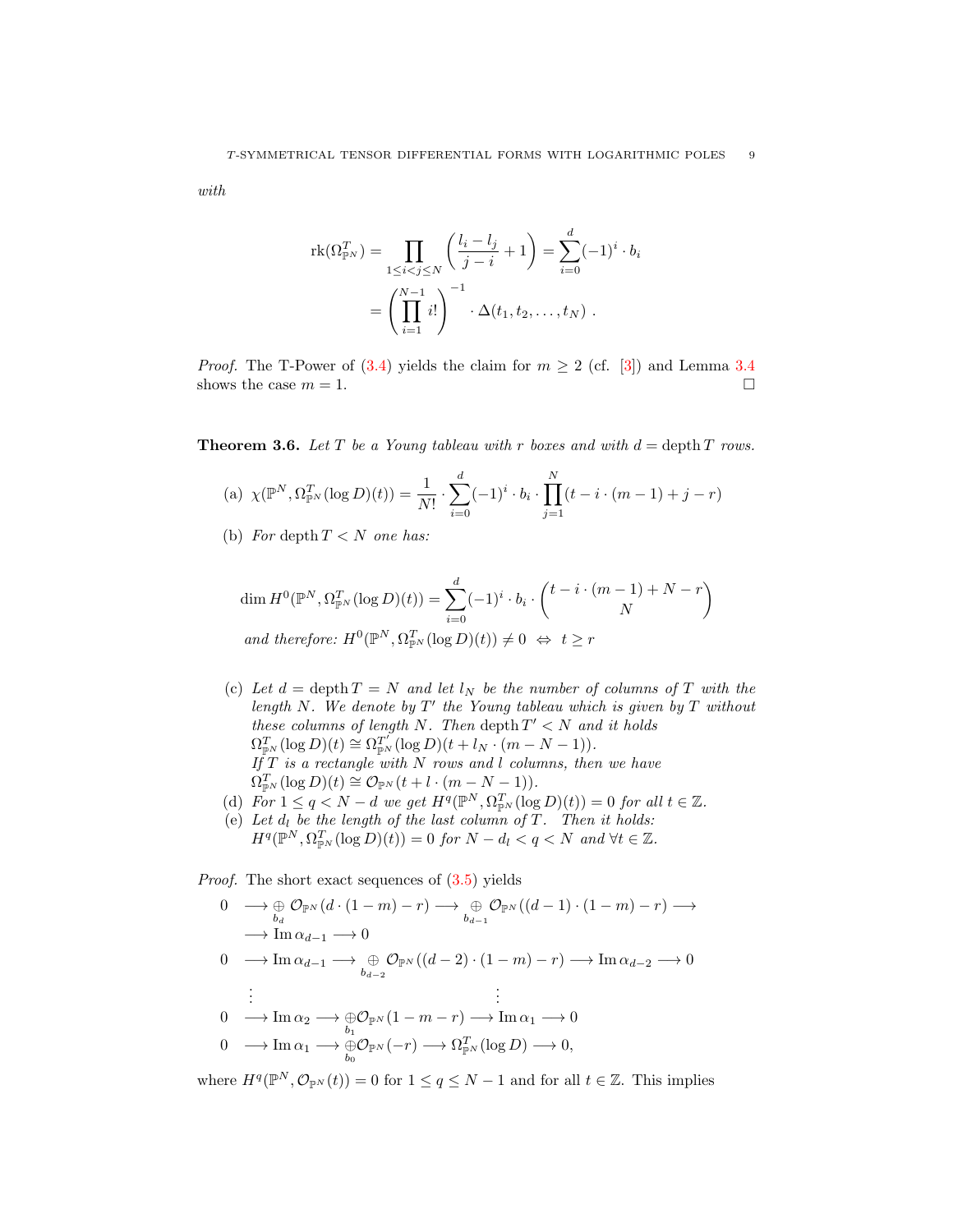$H^q(\mathbb{P}^N, \text{Im } \alpha_i(t)) = 0$  for  $1 \le q \le N - 1 + i - d$  and hence, we have in case  $d < N$  $\dim H^0(\mathbb{P}^N,\Omega^T_{\mathbb{P}^N}(\log D)(t))=b_0\cdot \dim H^0(\mathbb{P}^N,\mathcal{O}_{\mathbb{P}^N}(t-r))-\dim H^0(\mathbb{P}^N,\mathrm{Im}\,\alpha_1(t))$  $\dim H^0(\mathbb{P}^N,\operatorname{Im}\alpha_1(t))=b_1\cdot\dim H^0(\mathbb{P}^N,\mathcal{O}_{\mathbb{P}^N}(t+1-m-r))-\dim H^0(\mathbb{P}^N,\operatorname{Im}\alpha_2(t))$ . . .

$$
\dim H^0(\mathbb{P}^N, \operatorname{Im} \alpha_{d-1}(t)) = b_{d-1} \cdot \dim H^0(\mathbb{P}^N, \mathcal{O}_{\mathbb{P}^N}(t + (d-1) \cdot (1-m) - r))
$$

$$
- b_d \cdot \dim H^0(\mathbb{P}^N, \mathcal{O}_{\mathbb{P}^N}(t + d \cdot (1-m) - r)).
$$

This shows (b). For  $d = N$  we already know that

$$
\Omega_{\mathbb{P}^N}^T(\log)(t) \cong \Omega_{\mathbb{P}^N}^N(\log D) \otimes \ldots \otimes \Omega_{\mathbb{P}^N}^N(\log D) \otimes \Omega_{\mathbb{P}^N}^{T'}(\log D)(t)
$$
  

$$
\cong \Omega_{\mathbb{P}^N}^{T'}(\log D)(t + l_N \cdot (m - N - 1)),
$$

which proves assertion  $(c)$ . In order to prove  $(d)$ , we consider again the short exact sequences of  $(3.5)$  and obtain

 $H^q(\mathbb{P}^N, \Omega_{\mathbb{P}^N}^T(\log D)(t)) = 0$  if

$$
H^q(\mathbb{P}^N, \mathcal{O}_{\mathbb{P}^N}(t-r)) = 0 \text{ and } H^{q+1}(\mathbb{P}^N, \text{Im}\,\alpha_1(t)) = 0
$$

 $H^{q+1}(\mathbb{P}^N, \text{Im}\,\alpha_1(t)) = 0$  if

$$
H^{q+1}(\mathbb{P}^N, \mathcal{O}_{\mathbb{P}^N}(t+1-m-r)) = 0 \text{ and } H^{q+2}(\mathbb{P}^N, \text{Im}\,\alpha_2(t)) = 0
$$
  
 
$$
\vdots
$$

 $H^{q+d-1}(\mathbb{P}^N, \text{Im }\alpha_{d-1}(t)) = 0$  if

<span id="page-9-0"></span>
$$
H^{q+d-1}(\mathbb{P}^N, \mathcal{O}_{\mathbb{P}^N}(t + (d-1) \cdot (1-m) - r)) = 0
$$
  
and 
$$
H^{q+d}(\mathbb{P}^N, \mathcal{O}_{\mathbb{P}^N}(t + d \cdot (1-m) - r)) = 0.
$$

This implies  $H^q(\mathbb{P}^N, \Omega_{\mathbb{P}^N}^T(\log D)(t)) = 0$  for  $1 \le q \le N - d - 1$  and  $\forall t \in \mathbb{Z}$ . The last statement can be proven by Serre duality which means

$$
\dim H^{q}(\mathbb{P}^{N}, \Omega_{\mathbb{P}^{N}}^{T}(\log D)(t))
$$
  
= 
$$
\dim H^{N-q}(\mathbb{P}^{N}, \Omega_{\mathbb{P}^{N}}^{T^{*}}(\log D)(-t-m-(l-1)\cdot(m-N-1))),
$$

where depth  $T^* = N - d_l < N$ . Note if we use (b) with  $T^*$  instead of T, we obtain a formula for dim  $H^N(\mathbb{P}^N, \Omega_{\mathbb{P}^N}^T(\log D)(t)).$ 

3.3. Symmetric Differential Forms. Let  $T$  be a Young tableau with  $r$  boxes and only one row, i.e. depth  $T = 1$ . We will specify the dimensions of  $H^q(\mathbb{P}^N, S^r\Omega^1(\log D)(t))$ and consider the following exact sequence (cf. Lemma [3.5\)](#page-7-1)

$$
0 \longrightarrow \bigoplus_{b_1} \mathcal{O}_{\mathbb{P}^N}(-m+1-r) \longrightarrow \bigoplus_{b_0} \mathcal{O}_{\mathbb{P}^N}(-r) \longrightarrow S^r \Omega^1_{\mathbb{P}^N}(\log D) \longrightarrow 0 \qquad (3.6)
$$

with the integers  $b_0 = \begin{pmatrix} N+r \\ N \end{pmatrix}$ N ) and  $b_1 = \begin{pmatrix} N+r-1 \\ N \end{pmatrix}$ N .

<span id="page-9-1"></span>**Theorem 3.7.** Let  $N \geq 2$ . Then one has:

(a) 
$$
\chi(\mathbb{P}^N, S^r \Omega_{\mathbb{P}^N}^1(\log D)(t))
$$
  
=  $\frac{1}{N!} \cdot {N+r \choose N} \cdot \prod_{j=1}^N (t-r+j) - \frac{1}{N!} \cdot {N+r-1 \choose N} \cdot \prod_{i=1}^N (t-m+1-r+i).$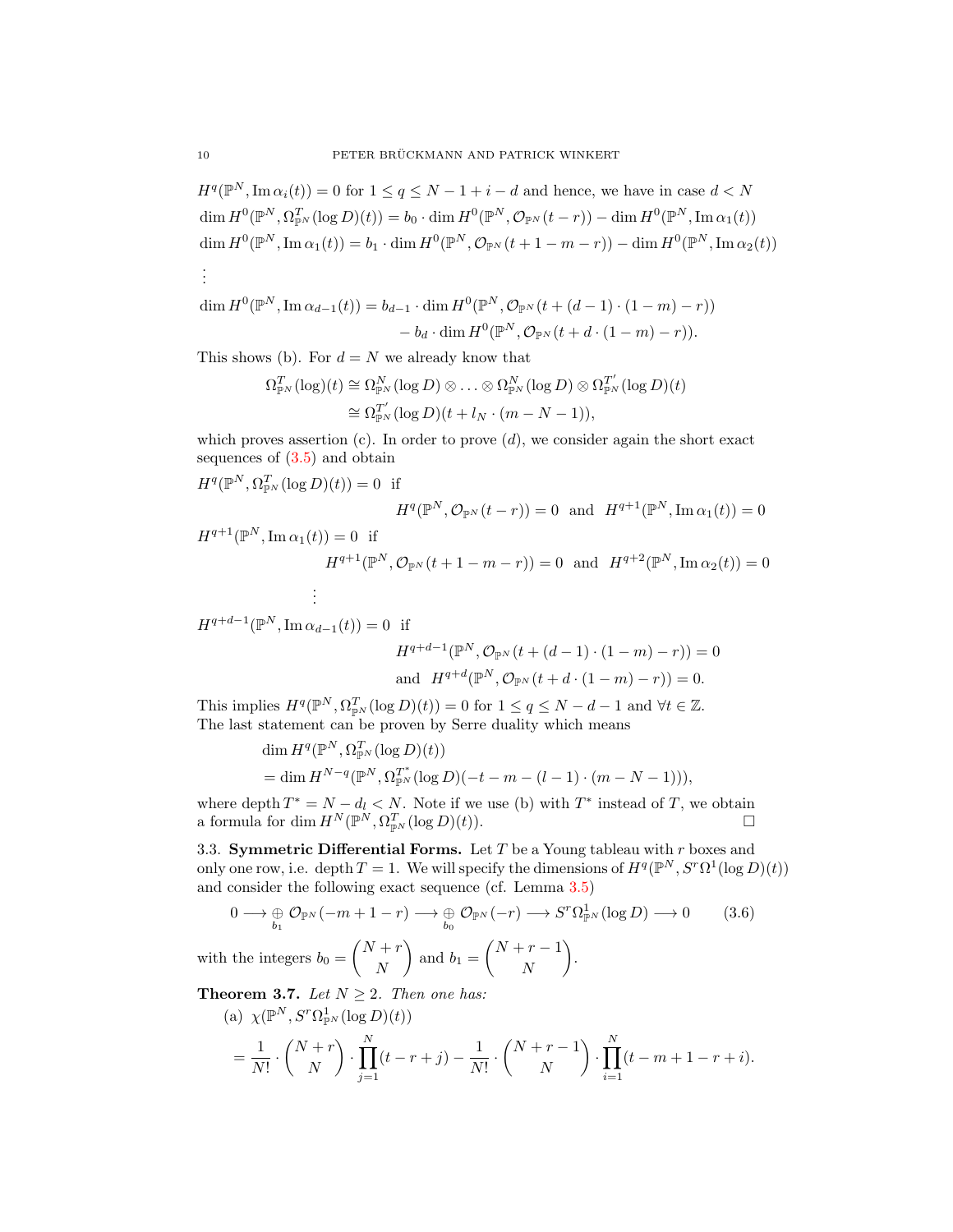(b) dim  $H^0(\mathbb{P}^N, S^r \Omega^1_{\mathbb{P}^N}(\log D)(t))$  $=\binom{N+r}{N}$ N ).  $\int_0^t \frac{r}{N}$ N  $\bigg) - \bigg( \begin{matrix} N+r-1 \\ N \end{matrix}$ N ).  $\binom{t-m+1-r+N}{N}$ N .

(c) For  $1 \le q \le N-2$  it holds:  $H^q(\mathbb{P}^N, S^r\Omega_{\mathbb{P}^N}^1(\log D)(t)) = 0$  for all  $t \in \mathbb{Z}$ .

(d) dim  $H^{N-1}(\mathbb{P}^N, S^r \Omega^1_{\mathbb{P}^N}(\log D)(t))$ 

$$
= \sum_{i=0}^{N-1} (-1)^i \cdot \widetilde{b}_i \cdot \begin{pmatrix} -t - r(m-2) - i \cdot (m-1) - 1 \\ N \end{pmatrix}
$$

$$
- \begin{pmatrix} N+r \\ N \end{pmatrix} \cdot \begin{pmatrix} -t + r - 1 \\ N \end{pmatrix} + \begin{pmatrix} N+r-1 \\ N \end{pmatrix} \cdot \begin{pmatrix} -t + m + r - 2 \\ N \end{pmatrix}.
$$

 $\dim H^N(\mathbb{P}^N, S^r\Omega^1_{\mathbb{P}^N}(\log D)(t))$ 

<span id="page-10-0"></span>
$$
=\sum_{i=0}^{N-1}(-1)^i\cdot\widetilde{b}_i\cdot\begin{pmatrix}-t-r(m-2)-i\cdot(m-1)-1\\N\end{pmatrix}
$$

with the integers

$$
\widetilde{b}_i = \frac{1}{N+r} \cdot \binom{N+r}{N-1-i} \cdot \binom{N+r}{N} \cdot \binom{r+i-1}{i}.
$$
\n(3.7)

*Proof.* (a) follows directly from  $(3.6)$  and the additivity of the Euler characteristic. We consider  $(3.6)$  together with the corresponding cohomology sequence and know that  $H^q(\mathbb{P}^N, \mathcal{O}_{\mathbb{P}^N}(t)) = 0$  for any  $q \in \{1, ..., N-1\}$  and for all  $t \in \mathbb{Z}$ , which implies (b) and (c). Using the Serre Duality yields

dim  $H^N(\mathbb{P}^N, S^r\Omega^1(\log D)(t))$  $= \dim H^0(\mathbb{P}^N, \Omega^{T^*}(\log D)(-t + (r-1) \cdot (N+1) - r \cdot m))$ ,

where  $T^*$  is a rectangle with depth  $T^* = N - 1$  rows and length  $T^* = r$  columns and with the associated integers  $b_i$  in [\(3.7\)](#page-10-0) (cf. Lemma [3.5\)](#page-7-1). Theorem [3.6\(](#page-8-0)b) delivers the formula for dim  $H^0(\mathbb{P}^N, \Omega^{T^*}(\log D)(-t + (r-1) \cdot (N+1) - r \cdot m)).$ Finally, one gets easily the dimension dim  $H^{N-1}(\mathbb{P}^N, S^r \Omega_{\mathbb{P}^N}^1(\log D)(t))$  from the

long cohomology sequence.

# Corollary 3.8. For  $N \geq 2$  we obtain:

- (a)  $H^0(\mathbb{P}^N, S^r\Omega^1_{\mathbb{P}^N}(\log D)(t)) \neq 0 \Leftrightarrow t \geq r.$
- (b) dim  $H^0(\mathbb{P}^N, S^r \Omega_{\mathbb{P}^N}^1(\log D)(t)) = \chi(\mathbb{P}^N, S^r \Omega_{\mathbb{P}^N}^1(\log D)(t))$ if  $t \ge m + r - N - 1$ . (c)  $H^N(\mathbb{P}^N, S^r \Omega_{\mathbb{P}^N}^1(\log D)(t)) = 0 \Leftrightarrow t \geq -r(m-2) - N.$
- (d)  $H^{N-1}(\mathbb{P}^N, S^{\bar{r}} \Omega^1_{\mathbb{P}^N}(\log D)(t)) = 0$  if  $t \ge m + r N 1$ .

*Proof.* Obviously, the proof follows from Theorem [3.7.](#page-9-1)  $\Box$ 

**Theorem 3.9.** Let  $N \geq 2$  and let D be a hyperplane, that is,  $m = 1$ . Then one has  $\sim 10^{-1}$ 

(a) 
$$
\dim H^0(\mathbb{P}^N, S^r \Omega_{\mathbb{P}^N}^1(\log D)(t)) = \binom{N+r-1}{N-1} \cdot \binom{t-r+N}{N}.
$$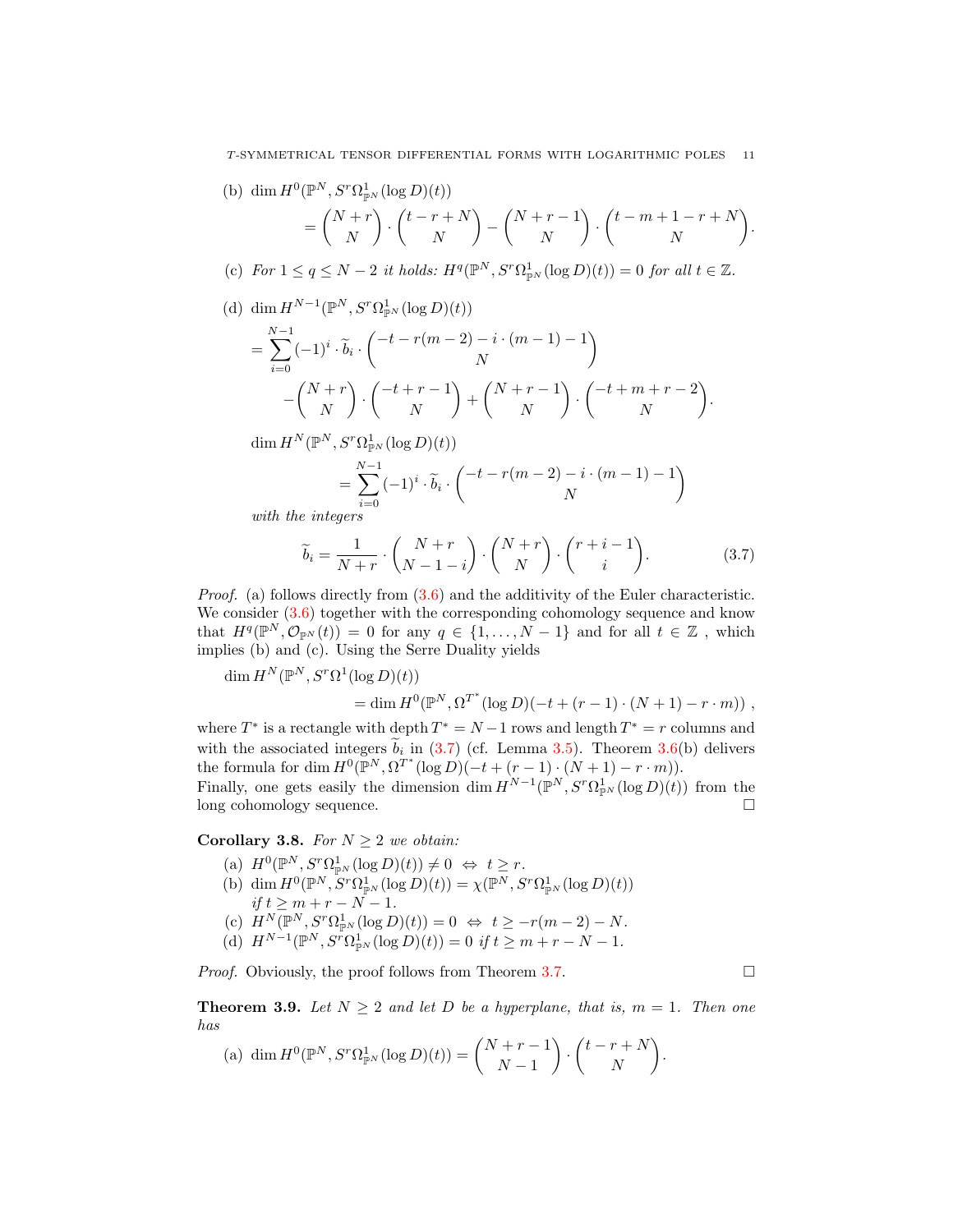\n- (b) For 
$$
1 \leq q \leq N-1
$$
 it holds:  $H^q(\mathbb{P}^N, S^r \Omega_{\mathbb{P}^N}^1(\log D)(t)) = 0 \ \forall t \in \mathbb{Z}$ .
\n- (c)  $\dim H^N(\mathbb{P}^N, S^r \Omega_{\mathbb{P}^N}^1(\log D)(t)) = \binom{N+r-1}{N-1} \cdot \binom{-t+r-1}{N}.$
\n- oof.  $S^r \Omega_{\mathbb{P}^N}^1(\log D) \cong \oplus \mathcal{O}_{\mathbb{P}^N}(-r).$

*Proof.*  $S^r \Omega^1_{\mathbb{P}^N}(\log D) \cong \mathbb{P}$  $\binom{N+r-1}{N-1}$ 

# 4. COMPLETE INTERSECTIONS  $Y \subset \mathbb{P}^N$

Let  $Y = H_1 \cap \ldots \cap H_{N-n} \subseteq \mathbb{P}^N$  be a nonsingular, irreducible, complete intersection of algebraic hypersurfaces  $H_i \subset \mathbb{P}^N$ , where  $H_i$  is given by the equation  $F_i = 0$ with deg  $F_i = m_i$ . We denote by n the dimension of Y. Let D be a prime divisor on Y, which is defined by the equation  $D = Y \cap H$  with a hypersurface  $H : F = 0$ . The degree of H is m. In the following, we abbreviating denote  $c = N - n = \text{codim } Y$ and assume  $n \geq 2$ . Let X be a further complete intersection which is described by  $X = H_1 \cap ... \cap H_{c-1}$ . Here dim  $X = n + 1$  and  $Y = X \cap H_c$ . There exists also a divisor  $D^* = X \cap H$  on X. Assume that the hypersurfaces  $H_1, \ldots, H_{N-n}$  and H lie in general position, i.e. for instance  $X = H_1 \cap \ldots \cap H_{c-1} \subseteq \mathbb{P}^N$  and the prime divisors  $D$  on  $Y$  and  $D^*$  on  $X$  are nonsingular, irreducible, complete intersections, too.

4.1. Alternating Differential Forms. In case  $r = n$  we obtain  $\Omega_Y^n = \omega_Y \cong$  $\mathcal{O}_Y(\sum_{i=1}^c m_i - N - 1)$  which implies

$$
\Omega_Y^n(\log D) \cong \Omega_Y^n(m) \cong \mathcal{O}_Y(\sum_{i=1}^c m_i - N - 1 + m),
$$

where  $D = Y \cap H$  with deg  $H = m$ . The dimensions of  $H<sup>q</sup>(Y, \Omega_Y^n(\log D)(t)) =$  $H^q(Y, \mathcal{O}_Y(\sum_{i=1}^c m_i - N - 1 + m + t))$  are well known:

If 
$$
1 \le q \le n - 1
$$
 then  $H^{q}(Y, \mathcal{O}_{Y}(t)) = 0 \ \forall t \in \mathbb{Z}$ .  
\n
$$
\dim H^{0}(Y, \mathcal{O}_{Y}(t)) = {t + N \choose N} + \sum_{j=1}^{c} (-1)^{j} \cdot \sum_{1 \le i_{1} < i_{2} < ... < i_{j} \le c} {t + N - m_{i_{1}} - m_{i_{2}} - ... - m_{i_{j}} \choose N}
$$
\n
$$
\dim H^{n}(Y, \mathcal{O}_{Y}(t)) = \dim H^{0}(Y, \mathcal{O}_{Y}(-t + m_{1} + m_{2} + ... + m_{c} - N - 1)),
$$

(cf. e.g. [\[1\]](#page-20-6) or the proof of Lemma [\(4.4\)](#page-16-0) in the present paper). We study the cohomology groups  $H^q(Y, \Omega_Y^r(\log D)(t))$  with  $r < \dim Y = n$ :

Lemma 4.1. The following sequences are exact.

<span id="page-11-1"></span><span id="page-11-0"></span>
$$
(a) \ 0 \to \mathcal{O}_X(-m_c) \to \mathcal{O}_X \xrightarrow{\varphi^*} \mathcal{O}_Y \to 0 \tag{4.1}
$$

<span id="page-11-2"></span>
$$
(b) \ 0 \to \Omega_X^r(\log D^*)(-m_c) \stackrel{\alpha}{\to} \Omega_X^r(\log D^*) \stackrel{\beta}{\to} \mathcal{O}_Y \otimes_{\mathcal{O}_X} \Omega_X^r(\log D^*) \to 0 \tag{4.2}
$$

$$
(c)\ 0 \to \Omega_Y^{r-1}(\log D)(-m_c) \stackrel{\gamma}{\to} \mathcal{O}_Y \otimes_{\mathcal{O}_X} \Omega_X^r(\log D^*) \stackrel{\delta}{\to} \Omega_Y^r(\log D) \to 0 \tag{4.3}
$$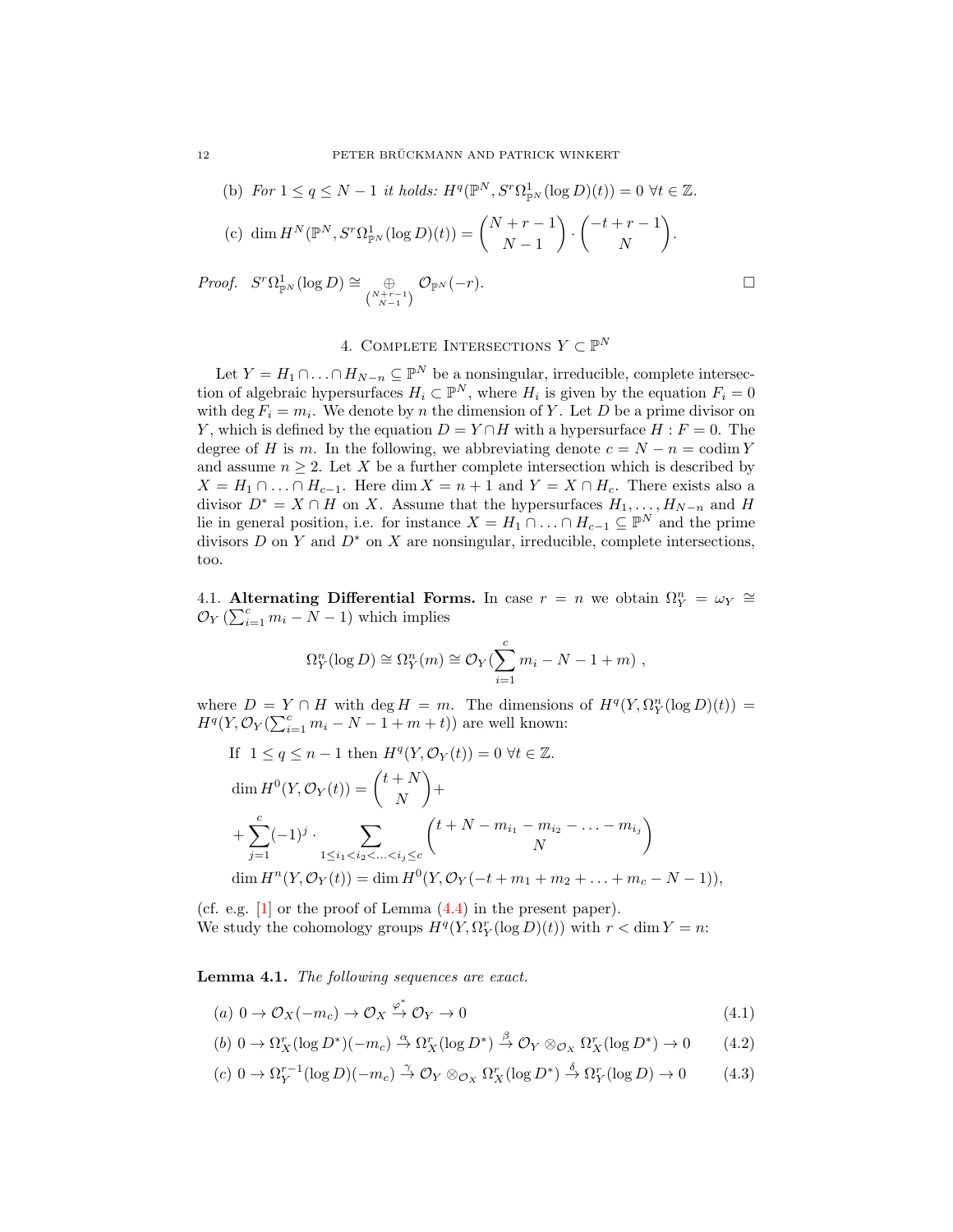*Proof.* Notice, for  $r = 1$  we have to substitute  $\Omega_Y^{r-1}(\log D)$  by the structure sheaf  $\mathcal{O}_Y$ . The composition  $\delta \circ \beta$  is the restriction of the differential forms on X to the subvariety  $Y \subset X$ . Obviously, the sequence [\(4](#page-11-0).1) is exact and (4.[2\)](#page-11-1) results by multiplication of (4.[1\)](#page-11-0) with the locally free sheaf  $\Omega_X^r(\log D^*)$ . We will show that [\(4](#page-11-2).3) is also an exact sequence. Let  $U \subseteq X$  be an open subset of X and let  $V = Y \cap U$  be an open, nonempty subset of Y. Without loss of generality we assume  $U \subseteq U_i = \{x_i \neq 0\}$ . Moreover, we suppose the existence of local parameters  $u_1, \ldots, u_{n-1}, u_n = \frac{F}{x_i^m}$ ,  $u_{n+1} = \frac{F_c}{x_i^{m_c}}$  of X on U such that their restriction to Y are also local parameters  $v_1 = \varphi^*(u_1), \ldots, v_{n-1} = \varphi^*(u_{n-1}), v_n = \varphi^*(u_n) = \frac{F}{x_i^m}$  of Y on V. Then  $\Gamma(V, \mathcal{O}_Y \otimes_{\mathcal{O}_X} \Omega_X^r(\log D^*))$  is a free  $\Gamma(V, \mathcal{O}_Y)$ -module whose rank is equal to  $\binom{n+1}{r}$ . Let  $\omega \in \Gamma(V, \mathcal{O}_Y \otimes_{\mathcal{O}_X} \Omega_X^r(\log D^*))$  be a section of the form

$$
\omega = \sum_{i_{\nu}=1}^{n-1} f_{i_1,\dots,i_r} \, d u_{i_1} \wedge \dots \wedge d u_{i_r} \n+ \sum_{i_{\nu}=1}^{n-1} f_{i_1,\dots,i_{r-1},n} \, d u_{i_1} \wedge \dots \wedge d u_{i_{r-1}} \wedge \frac{d u_n}{u_n} \n+ \sum_{i_{\nu}=1}^{n-1} f_{i_1,\dots,i_{r-1},n+1} \, d u_{i_1} \wedge \dots \wedge d u_{i_{r-1}} \wedge d u_{n+1} \n+ \sum_{i_{\nu}=1}^{n-1} f_{i_1,\dots,i_{r-2},n,n+1} \, d u_{i_1} \wedge \dots \wedge d u_{i_{r-2}} \wedge \frac{d u_n}{u_n} \wedge d u_{n+1} ,
$$

where  $f_{i_1,\ldots,i_r} \in \Gamma(V, \mathcal{O}_Y)$ . The homomorphism  $\delta$  is defined as follows:

$$
\delta(\omega) = \sum_{i_{\nu}=1}^{n-1} f_{i_1,...,i_r} \, \mathrm{d} \, v_{i_1} \wedge \ldots \wedge \mathrm{d} \, v_{i_r} + \sum_{i_{\nu}=1}^{n-1} f_{i_1,...,i_{r-1},n} \, \mathrm{d} \, v_{i_1} \wedge \ldots \wedge \mathrm{d} \, v_{i_{r-1}} \wedge \frac{\mathrm{d} \, v_n}{v_n},
$$

which means that  $\delta(\omega) \in \Gamma(V, \Omega_Y^r(\log D))$ . The kernel of  $\delta$  is given by

$$
\ker \delta = \left\{ \sum_{i_{\nu}=1}^{n-1} f_{i_1, ..., i_{r-1}, n+1} du_{i_1} \wedge ... \wedge du_{i_{r-1}} \wedge du_{i_{r+1}} + \sum_{i_{\nu}=1}^{n-1} f_{i_1, ..., i_{r-2}, n, n+1} du_{i_1} \wedge ... \wedge du_{i_{r-2}} \wedge \frac{du_n}{u_n} \wedge du_{n+1} \right\},\,
$$

where ker  $\delta \subseteq \Gamma(V, \mathcal{O}_Y \otimes_{\mathcal{O}_X} \Omega_X^r(\log D^*))$ . In order to show that the kernel of  $\delta$  is isomorphic to  $\Gamma(V, \Omega_Y^{r-1}(\log D))(-m_c)$ , we consider the following homomorphisms

$$
\ker \delta \stackrel{\widetilde{\alpha}}{\longrightarrow} \Gamma(V, \mathcal{O}_Y(-m_c) \otimes_{\mathcal{O}_X} \Omega_X^{r-1}(\log D^*)) \stackrel{\widetilde{\beta}}{\longrightarrow} \Gamma(V, \Omega_Y^{r-1}(\log D)(-m_c)).
$$

Let  $\xi \in \text{ker } \delta$  be any element. The mappings  $\tilde{\alpha}$  and  $\tilde{\beta}$  are illustrated by

$$
\widetilde{\alpha}(\xi) = \frac{1}{x_i^{m_c}} \sum_{i_{\nu}=1}^{n-1} f_{i_1, \dots, i_{r-1}, n+1} \, \mathrm{d} \, u_{i_1} \wedge \dots \wedge \mathrm{d} \, u_{i_{r-1}} + \frac{1}{x_i^{m_c}} \sum_{i_{\nu}=1}^{n-1} f_{i_1, \dots, i_{r-2}, n, n+1} \, \mathrm{d} \, u_{i_1} \wedge \dots \wedge \mathrm{d} \, u_{i_{r-2}} \wedge \frac{\mathrm{d} \, u_n}{u_n},
$$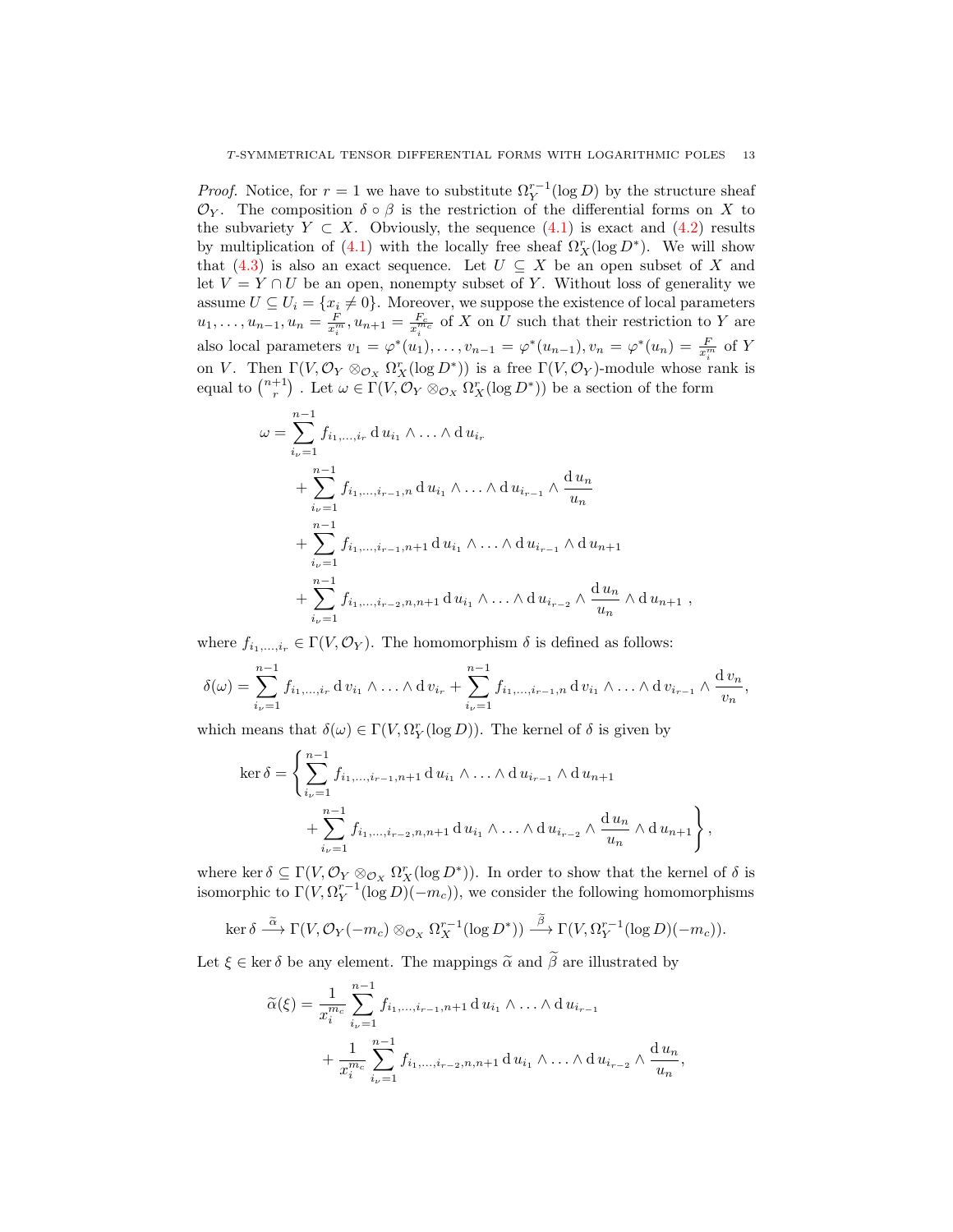respectively,

$$
\widetilde{\beta}(\widetilde{\alpha}(\xi)) = \frac{1}{x_i^{m_c}} \sum_{i_{\nu}=1}^{n-1} f_{i_1, \dots, i_{r-1}, n+1} \, \mathrm{d} \, v_{i_1} \wedge \dots \wedge \mathrm{d} \, v_{i_{r-1}} + \frac{1}{x_i^{m_c}} \sum_{i_{\nu}=1}^{n-1} f_{i_1, \dots, i_{r-2}, n, n+1} \, \mathrm{d} \, v_{i_1} \wedge \dots \wedge \mathrm{d} \, v_{i_{r-2}} \wedge \frac{\mathrm{d} \, v_n}{v_n}
$$

.

Since  $x_i^{m_c} \cdot d u_{n+1} = x_i^{m_c} \cdot d \frac{F_c}{x_i^{m_c}}$  is a global section of the sheaf  $\mathcal{O}_Y(m_c) \otimes_{\mathcal{O}_X} \Omega_X^1$ the functions  $\tilde{\alpha}$  and  $\tilde{\beta}$  are independent of the index i with  $U \subseteq U_i$  and independent of the choice of the local parameters  $u_1, \ldots, u_{n-1}$ . One can easily see that  $\tilde{\alpha}$  and  $\beta$  are monomorphic. The mapping  $\beta$  is the restriction from X to Y which obviously is epimorphic. While  $\tilde{\alpha}$  is generally not epimorphic, any element of  $\Gamma(V, \Omega_Y^{r-1}(\log D)(-m_c))$  has a preimage in ker  $\delta$ . We can represent an element of  $\Gamma(V, \Omega_Y^{r-1}(\log D)(-m_c))$  by the form  $\widetilde{\beta}(\widetilde{\alpha}(\xi))$  with functions  $f_{i_1,\dots,i_r} \in \Gamma(V, \mathcal{O}_Y)$ .<br>In order to find a projmage in leg  $\widetilde{\delta}$ , we use the same functions  $f_{i_1,\dots,i_r}$  and in place In order to find a preimage in ker  $\delta$ , we use the same functions  $f_{i_1,\dots,i_r}$ , and in place of  $v_i$  we take the local parameters  $u_i$  on X and multiply with  $x_i^{m_c} \cdot d u_{n+1}$ . This proves that the composition  $\tilde{\beta} \circ \tilde{\alpha}$  is isomorphic, the sequence [\(4](#page-11-2).3) is exact.  $\square$ 

By means of these exact sequences we are going to prove recursion formulas about the dimensions of the cohomology groups  $H^q(Y, \Omega_Y^r(\log D)(t))$ . As mentioned above, for  $r = n$  these dimensions are known.

### Theorem 4.2.

(a) 
$$
\chi(Y, \Omega_Y^r(\log D)(t)) = \chi(X, \Omega_X^r(\log D^*)(t))
$$
  
\t $-\chi(X, \Omega_X^r(\log D^*)(t-m_c)) - \chi(Y, \Omega_Y^{r-1}(\log D)(t-m_c))$  for  $r \ge 1$   
In the case  $r = 1$  one has to substitute  $\Omega_Y^{r-1}(\log D)$  by the structure sheaf  
\t $\mathcal{O}_Y$ .

- (b) Let  $0 < q < n$ ,  $q + r \neq n$  and  $r > 0$ . Then one has  $H^q(Y, \Omega_Y^r(\log D)(t)) = 0$  for any  $t \in \mathbb{Z}$ .
- (c) dim  $H^0(Y, \Omega_Y^r(\log D)(t))$  $= \dim H^0(X, \Omega^r_X(\log D^*)(t)) - \dim H^0(X, \Omega^r_X(\log D^*)(t - m_c))$  $-\dim H^0(Y, \Omega_Y^{r-1}(\log D)(t - m_c))$  for  $0 < r < n$

(d) 
$$
\dim H^{n}(Y, \Omega_{Y}^{r}(\log D)(t)) = \dim H^{0}(X, \Omega_{X}^{n-r}(\log D^{*})(-t-m)) - \dim H^{0}(X, \Omega_{X}^{n-r}(\log D^{*})(-t-m_{c}-m)) - \dim H^{0}(Y, \Omega_{Y}^{n-r-1}(\log D)(-t-m_{c}-m))
$$

(e) 
$$
\dim H^1(Y, \Omega_Y^{n-1}(\log D)(t))
$$
  
\n $= \dim H^0(Y, \Omega_Y^{n-1}(\log D)(t)) + \dim H^0(Y, \Omega_Y^n(\log D)(t + m_c))$   
\n $+ \dim H^0(X, \Omega_X^n(\log D^*)(t)) - \dim H^0(X, \Omega_X^n(\log D^*)(t + m_c))$   
\n $- \dim H^1(X, \Omega_X^n(\log D^*)(t)) + \dim H^1(X, \Omega_X^n(\log D^*)(t + m_c))$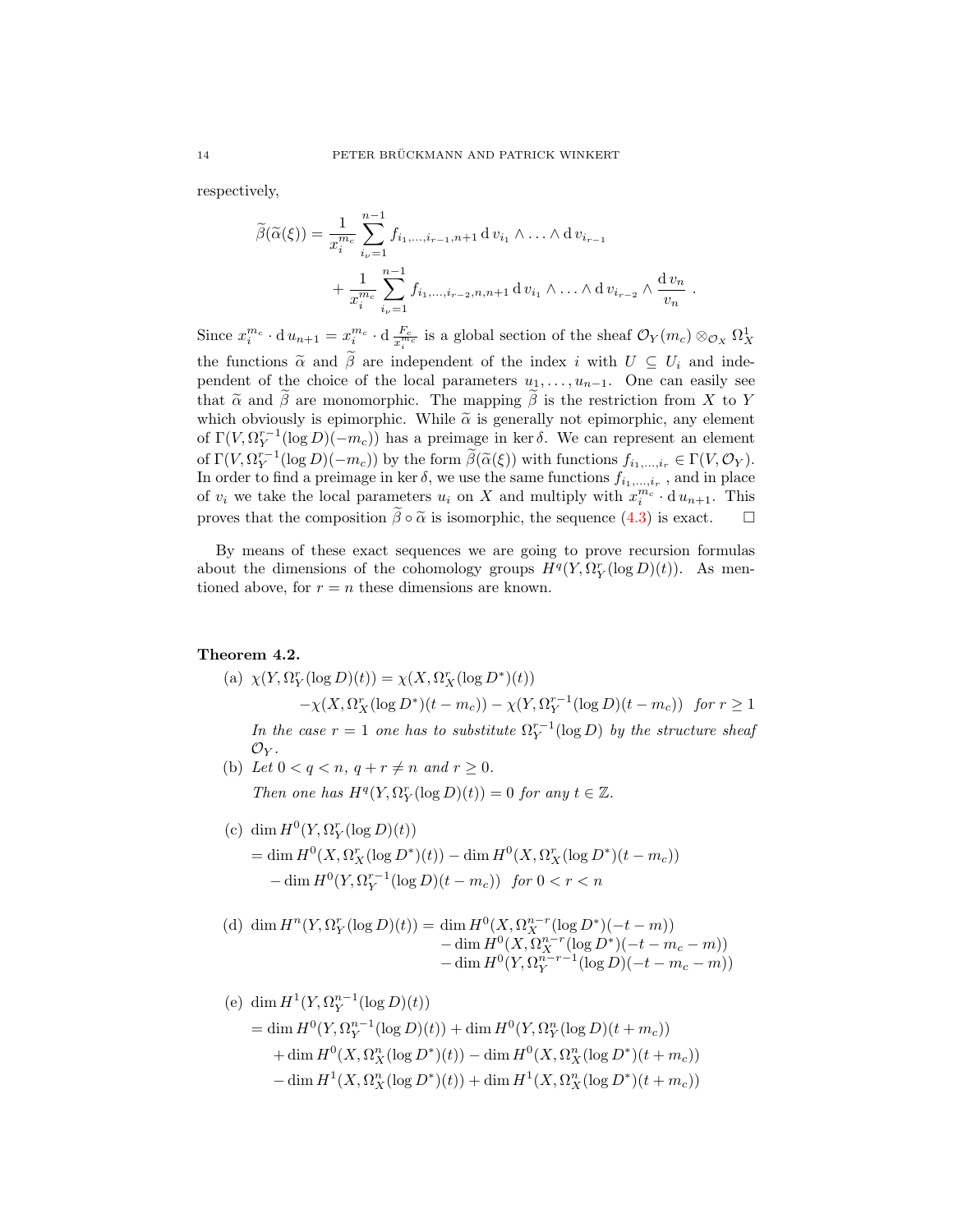(f) 
$$
\dim H^{n-r}(Y, \Omega_Y^r(\log D)(t))
$$
  
=  $\dim H^{n-r-1}(Y, \Omega_Y^{r+1}(\log D)(t + m_c)) - \dim H^{n-r}(X, \Omega_X^{r+1}(\log D^*)(t))$   
+  $\dim H^{n-r}(X, \Omega_X^{r+1}(\log D^*)(t + m_c))$  for  $2 \le r < n$ 

*Proof.* Under the additional condition  $q + r < n$  the proof of (b) will be shown by complete induction with respect to  $c = \text{codim } Y$  and r. Then the case  $q + r > n$ follows directly from the Serre duality. If  $c = 0$ , i.e.  $Y = \mathbb{P}^N$ , Theorem [3.3](#page-5-1) implies  $H^{q}(Y, \Omega_{Y}^{r}(\log D)(t)) = 0$  for  $0 < q < N$  and  $q + r \neq N$ .

If  $r = 0$  then we get  $H^q(Y, \mathcal{O}_Y(t)) = 0$  for  $0 < q < n$  (cf. e.g. [\[2,](#page-20-7) Lemma 1]). In particular, we have the following induction assumption  $(c - 1 = \text{codim } X)$ :

(i) From  $q, r \in \mathbb{N}$ ,  $0 < q$ ,  $0 \le r$  and  $q + r < n + 1$  it follows  $H^q(X, \Omega_X^r(\log D^*)(t)) = 0$  for all  $t \in \mathbb{Z}$ .

Now assume  $0 < q$ ,  $0 \le r$  and  $q + r < n$ . From  $(4.2)$  $(4.2)$  we get the exact sequence

$$
\cdots \longrightarrow H^q(X, \Omega_X^r(\log D^*)(t)) \longrightarrow H^q(Y, \mathcal{O}_Y(t) \otimes_{\mathcal{O}_X} \Omega_X^r(\log D^*)) \longrightarrow
$$
  

$$
\longrightarrow H^{q+1}(X, \Omega_X^r(\log D^*)(t - m_c)) \longrightarrow \cdots
$$

Since  $0 < q$ ,  $q + 1 + r < n + 1$  we have by induction assumption (i):  $H^q(X, \Omega_X^n(\log D^*)(t)) = 0$  and  $H^{q+1}(X, \Omega_X^n(\log D^*)(t - m_c)) = 0$ . Hence,  $H^q(Y, \mathcal{O}_Y)(t) \otimes_{\mathcal{O}_X} \Omega_X^r(\log D^*)) = 0$  for  $0 < q$ ,  $q + r < n$  and any  $t \in \mathbb{Z}$ . Now, let  $r > 0$  be a fixed integer. We use the following induction assumption:

(ii) If  $0 < q$  and  $q + r - 1 < n$  then  $H<sup>q</sup>(Y, \Omega_Y^{r-1}(\log D)(t)) = 0$  for all  $t \in \mathbb{Z}$ . To prove: If  $0 < q$  and  $q + r < n$  then  $H<sup>q</sup>(Y, \Omega_Y^r(\log D)(t)) = 0$  for all  $t \in \mathbb{Z}$ . Let  $0 < q$ ,  $q + r < n$ . We consider the exact sequence which is given by  $(4.3)$  $(4.3)$ 

$$
\cdots \longrightarrow H^q(Y, \mathcal{O}_Y(t) \otimes_{\mathcal{O}_X} \Omega_X^r(\log D^*)) \longrightarrow H^q(Y, \Omega_Y^r(\log D)(t) \longrightarrow
$$
  

$$
\longrightarrow H^{q+1}(Y, \Omega_Y^{r-1}(\log D)(t - m_c)) \longrightarrow \dots
$$

By (ii) one has  $H^{q+1}(Y, \Omega_Y^{r-1}(\log D)(t - m_c)) = 0$  for all  $t \in \mathbb{Z}$  since  $q + 1 + r - 1 = q + r < n$  (and  $q + 1 < n$ ). Furthermore, we know that  $H^q(Y, \mathcal{O}_Y(t) \otimes_{\mathcal{O}_X} \Omega_X^r(\log \tilde{D}^*)) = 0$  for any  $t \in \mathbb{Z}$  because of  $0 < q$ ,  $q + r < n$ . This implies  $H^q(Y, \Omega_Y^r(\log D))(t) = 0$  for  $0 < q < n$  and  $q + r < n$  for any  $t \in \mathbb{Z}$ . For the proof of  $(c)$  we first consider the exact sequence from  $(4.2)$  $(4.2)$ 

<span id="page-14-0"></span>
$$
0 \longrightarrow H^{0}(X, \Omega_{X}^{r}(\log D^{*})(t - m_{c})) \longrightarrow H^{0}(X, \Omega_{X}^{r}(\log D^{*})(t)) \longrightarrow
$$
  
\n
$$
\longrightarrow H^{0}(Y, \mathcal{O}_{Y}(t) \otimes_{\mathcal{O}_{X}} \Omega_{X}^{r}(\log D^{*}) \longrightarrow
$$
  
\n
$$
\longrightarrow H^{1}(X, \Omega_{X}^{r}(\log D^{*})(t - m_{c})) \longrightarrow ... ,
$$
\n(4.4)

and apply (i) which yields  $H^1(X, \Omega_X^r(\log D^*)(t-m_c)) = 0$  as  $1+r < n+1 = \dim X$ . Because of  $(4.3)$  $(4.3)$  one gets the exact sequence

<span id="page-14-1"></span>
$$
0 \longrightarrow H^{0}(Y, \Omega_{Y}^{r-1}(\log D)(t - m_{c})) \longrightarrow H^{0}(Y, \mathcal{O}_{Y}(t) \otimes_{\mathcal{O}_{X}} \Omega_{X}^{r}(\log D^{*})) \longrightarrow
$$
  

$$
H^{0}(Y, \Omega_{Y}^{r}(\log D)(t)) \longrightarrow H^{1}(Y, \Omega_{Y}^{r-1}(\log D)(t - m_{c})) \longrightarrow \dots,
$$
 (4.5)

and due to  $1+r-1 = r < n$  one has  $H^1(Y, \Omega_Y^{r-1}(\log D)(t-m_c)) = 0$ . Statement (c) can be read from [\(4.4\)](#page-14-0) and [\(4.5\)](#page-14-1). Assertion (d) can easily be shown by Serre duality.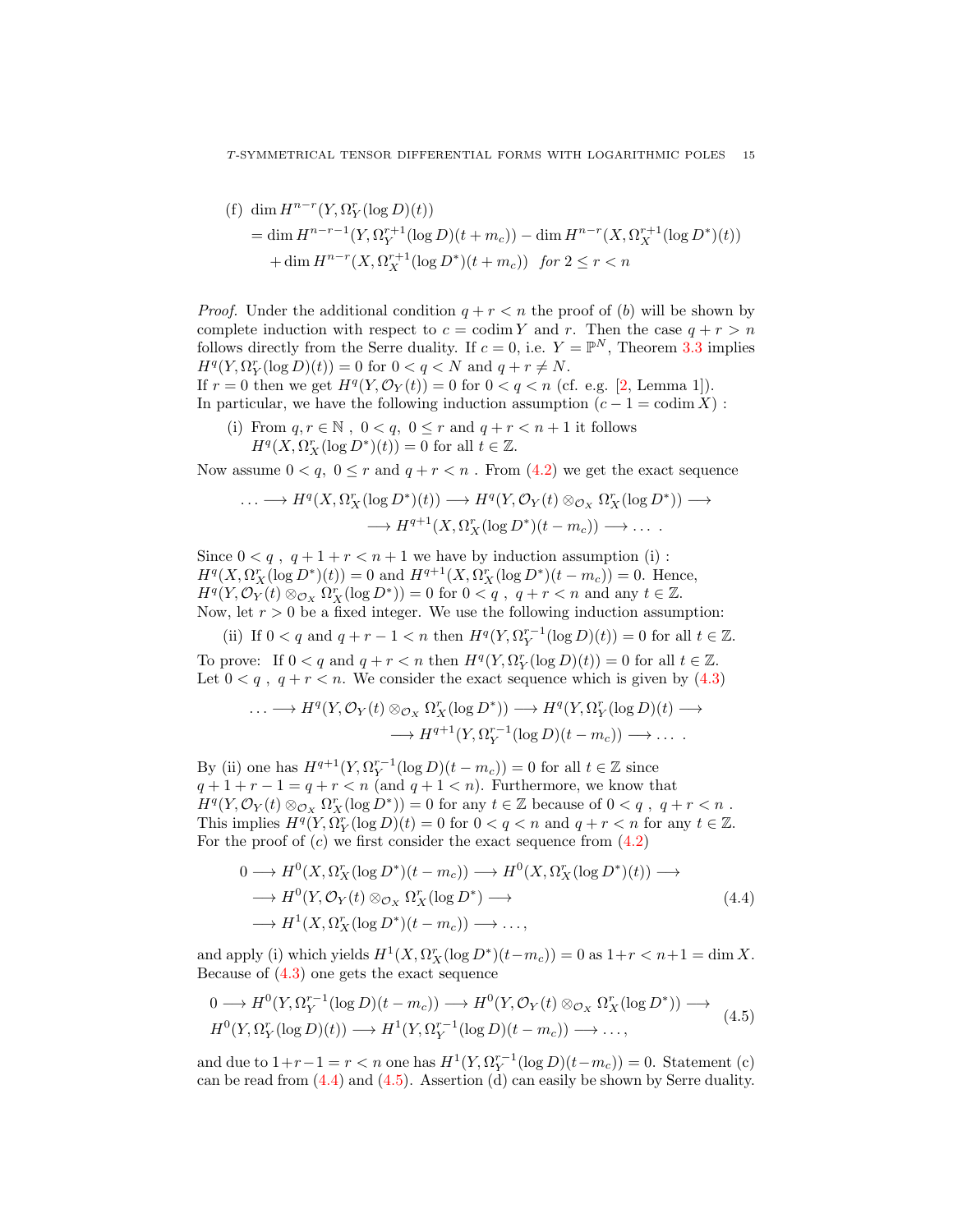The Euler-Poincare characteristic can be calculated by the exact sequences  $(4.1)$ – [\(4.3\)](#page-11-2). This allows us to specify finally the dimension of  $H^{n-r}(Y, \Omega_Y^r(\log D)(t))$ . (e) and (f) also can be shown using the exact cohomology sequences.  $\Box$ 

4.2. T-symmetric Differential Forms. Let  $Y \subseteq \mathbb{P}^N$  be the *n*-dimensional complete intersection of multidegree

 $(m) = (m_1, m_2, \ldots, m_c)$  and  $c = N - n$  denotes the codimension of Y. We consider a Young tableau T with r boxes, the row lengths  $l_1 \geq l_2 \geq \ldots \geq l_d > 0$ and the column lengths  $d_1 \geq d_2 \geq \ldots \geq d_l > 0$ . We denote  $l = l_1 = \text{length } T$ and  $d = d_1 = \operatorname{depth} T$ . Let  $M(T)$  be the set of all integer matrices  $A = ((d_{i,j})) \in$  $\mathbb{N}^{(c+1,l)}$  with  $c+1$  rows, l columns and with the following properties:

$$
(1) \ d_{1,j} = d_j \ \forall j \in \{1, ..., l\},
$$
  
\n
$$
(2) \ d_{i,l} \geq d_{i+1,l} \geq 0 \ \forall i \in \{1, ..., c\},
$$
  
\n
$$
(3) \ d_{i,j} \geq d_{i+1,j} \geq d_{i,j+1} \ \forall i \in \{1, ..., c\} \ \forall j \in \{1, ..., l-1\}.
$$

Let  $\varrho_i(A) = \sum_{j=1}^l d_{ij}$  be the i-th row sum of A and we put  $\varrho(A) = \varrho_{c+1}(A)$ . We denote by

$$
\mu = \sum_{j=1}^{c} d_j
$$

the number of boxes in the first c columns of T, where  $d_i = 0$  for  $j > l$ . One can easily see that  $r - \mu \leq \varrho(A) \leq r$  for all  $A \in M(T)$ . Finally, we define the subset  $M_s(T)$  of  $M(T)$  by  $M_s(T) := \{A \in M(T) : \varrho(A) = r - s\}$  for all  $s \in \{0, 1, \ldots, \mu\}.$ For simplification we set furthermore:

$$
\Omega_{\mathbb{P}^N|Y}^{T'}(\log D^*) = \mathcal{O}_Y \otimes_{\mathcal{O}_{\mathbb{P}^N}} \Omega_{\mathbb{P}^N}^{T'}(\log D^*) , E_T^s = \bigoplus_{A \in M_s(T)} \Omega_{\mathbb{P}^N|Y}^{T'(A)}(\log D^*)(t(A))
$$
  
with  $t(A) = \sum_{i=1}^c (\varrho_{i+1}(A) - \varrho_i(A)) \cdot m_i$ .

Here  $T'(A)$  denotes a Young tableau with  $\rho(A)$  boxes and the column lengths  $d_{c+1,1}, \ldots, d_{c+1,l}$ , that is,  $T'(A)$  depends only on the last row of A. If  $\varrho(A) = 0$  we need to replace the sheaf  $\Omega_{\mathbb{P}^N|Y}^{T'(A)}(\log D^*)$  by the structure sheaf  $\mathcal{O}_Y$ .

<span id="page-15-0"></span>Lemma 4.3. There exists following exact sequence:

<span id="page-15-1"></span>
$$
0 \longrightarrow E_T^{\mu} \xrightarrow{\beta_{\mu}} E_T^{\mu-1} \xrightarrow{\beta_{\mu-1}} \dots \xrightarrow{\beta_2} E_T^1 \xrightarrow{\beta_1} \Omega_{\mathbb{P}^N|Y}^T (\log D^*)
$$
  
\n
$$
\xrightarrow{\beta_0} \Omega_Y^T (\log D) \longrightarrow 0.
$$
\n(4.6)

*Proof.*  $(4.6)$  is the T-Power of the following short exact sequence (cf. [\[3\]](#page-20-2)):

$$
0 \longrightarrow \bigoplus_{i=1}^{c} \mathcal{O}_Y(-m_i) \stackrel{\alpha}{\longrightarrow} O_Y \otimes_{\mathcal{O}_{\mathbb{P}^N}} \Omega^1_{\mathbb{P}^N}(\log D^*) \stackrel{\beta}{\longrightarrow} \Omega^1_Y(\log D) \longrightarrow 0 \qquad (4.7)
$$

We need to show that [\(4.7\)](#page-15-1) is an exact sequence. Let  $U \subseteq \mathbb{P}^N$  be an open subset. Without loss of generality we put  $U \subseteq U_i = \{x_i \neq 0\}$ . Assume that there exist local parameters  $\frac{F_1}{x_i^{m_1}}, \ldots, \frac{F_c}{x_i^{m_c}}, u_1, \ldots, u_{n-1}, \frac{F}{x_i^{m}}$  of  $\mathbb{P}^N$  on U such that the restrictions  $v_1 = \varphi^*(u_1), \ldots, v_{n-1} = \varphi^*(u_{n-1}), v_n = \varphi^*\left(\frac{F}{x_i^m}\right)$ ) are local parameters of  $Y$  on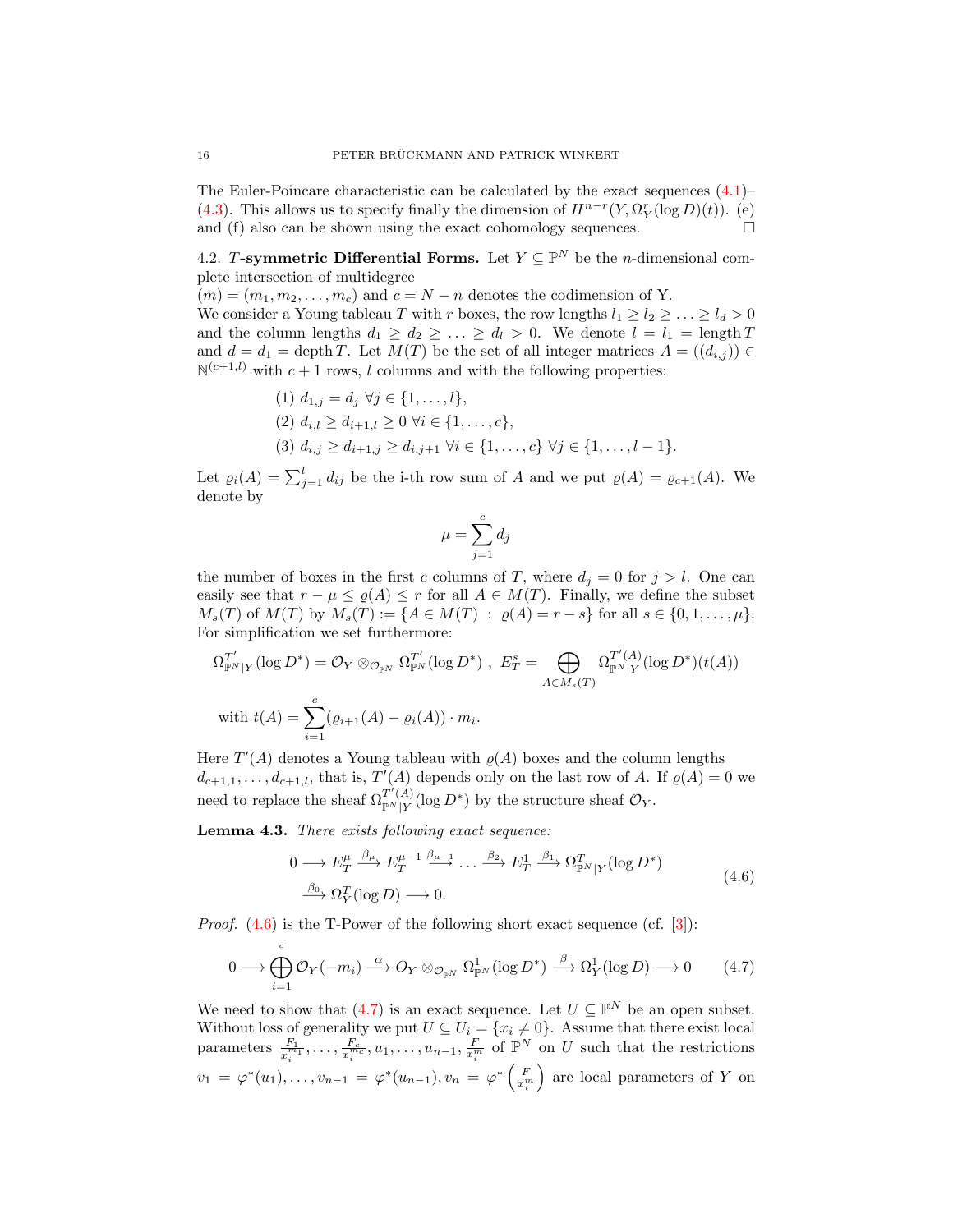$U \cap Y$ . We know that  $\Gamma(U \cap Y, \mathcal{O}_Y \otimes_{\mathcal{O}_{pN}} \Omega^1_{\mathbb{P}^N}(\log D^*))$  is a free  $\Gamma(U \cap Y, \mathcal{O}_Y)$ -module defined by the span

$$
d \frac{F_1}{x_i^{m_1}}, \ldots, d \frac{F_c}{x_i^{m_c}}, d u_1, \ldots, d u_{n-1}, \frac{x_i^m}{F} \cdot d \frac{F}{x_i^m} .
$$

 $\Gamma(U \cap Y, \Omega_Y^1(\log D))$  is a free  $\Gamma(U \cap Y, \mathcal{O}_Y)$ -module with the span d  $v_1, \ldots, v_n$ . Let  $\omega \in \Gamma(U \cap Y, \mathcal{O}_Y \otimes_{\mathcal{O}_{\mathbb{P}^N}} \Omega^1_{\mathbb{P}^N}(\log D^*))$  be any element given by

$$
\omega = \sum_{j=1}^{c} f_j \cdot x_i^{m_j} \cdot d \frac{F_j}{x_i^{m_j}} + \sum_{k=1}^{n-1} g_k \cdot d u_k + h \cdot \frac{x_i^{m}}{F} \cdot d \frac{F}{x_i^{m}}.
$$

The homomorphism  $\beta$  maps  $\omega$  to  $\beta(\omega) = \sum_{k=1}^{n-1} g_k \cdot d v_k + h \cdot \frac{dv_n}{v_n}$  where the kernel of this mapping is given by ker  $\beta = \left\{ \sum_{j=1}^c f_j \cdot x_i^{m_j} \cdot d \frac{F_j}{x_i^m} \right\}$  $\overline{x_i^{m_j}}$  . We obtain the following homomorphism

$$
\gamma \ : \ \bigoplus_{j=1}^{c} \Gamma(U \cap Y, \mathcal{O}_Y(-m_j)) \longrightarrow \ker \beta \ \ \text{with} \ \ (f_1, \dots, f_c) \longmapsto \sum_{j=1}^{c} f_j \cdot x_i^{m_j} \cdot d \frac{F_j}{x_i^{m_j}}
$$

which is isomorphic and independent of the index i with  $U \subseteq U_i$ . . В проста в проста в села в проста в села в села в села в села в села в села в села в села в села в села в се<br>В села в села в села в села в села в села в села в села в села в села в села в села в села в села в села в сел

<span id="page-16-0"></span>**Lemma 4.4.** For an arbitrary Young tableau  $T'$  there exists the following exact sequence

<span id="page-16-1"></span>
$$
0 \longrightarrow \Omega_{\mathbb{P}^N}^{T'}(\log D^*) \left( -\sum_{i=1}^c m_i \right) \xrightarrow{\alpha_c} \bigoplus_{1 \le i \le c} \Omega_{\mathbb{P}^N}^{T'}(\log D^*) \left( -\sum_{j=1}^c m_j + m_i \right) \xrightarrow{\alpha_{c-1}} \dots
$$
  
\n
$$
\cdots \xrightarrow{\alpha_3} \bigoplus_{1 \le i_1 < i_2 \le c} \Omega_{\mathbb{P}^N}^{T'}(\log D^*) \left( -m_{i_1} - m_{i_2} \right) \xrightarrow{\alpha_2} \bigoplus_{1 \le i \le c} \Omega_{\mathbb{P}^N}^{T'}(\log D^*) \left( -m_i \right) \xrightarrow{\alpha_1} \Omega_{\mathbb{P}^N}^{T'}(\log D^*) \xrightarrow{\alpha_0} \mathcal{O}_Y \otimes_{\mathcal{O}_{\mathbb{P}^N}} \Omega_{\mathbb{P}^N}^{T'}(\log D^*) \longrightarrow 0.
$$
\n
$$
(4.8)
$$

Proof. We consider the following exact sequence which is called the Koszul complex:

$$
0 \longrightarrow \mathcal{O}_{\mathbb{P}^N}(-\sum_{i=1}^c m_i) \xrightarrow{\alpha_c} \bigoplus_{1 \leq i \leq c} \mathcal{O}_{\mathbb{P}^N}(-\sum_{j=1}^c m_j + m_i) \xrightarrow{\alpha_{c-1}} \dots
$$
  

$$
\xrightarrow{\alpha_3} \bigoplus_{1 \leq i_1 < i_2 \leq c} \mathcal{O}_{\mathbb{P}^N}(-m_{i_1} - m_{i_2}) \xrightarrow{\alpha_2} \bigoplus_{1 \leq i \leq c} \mathcal{O}_{\mathbb{P}^N}(-m_i) \xrightarrow{\alpha_1} \mathcal{O}_{\mathbb{P}^N} \xrightarrow{\alpha_0} \mathcal{O}_Y \longrightarrow 0.
$$

Multiplying this exact sequence with the local free sheaf  $\Omega_{\mathbb{P}^N}^{T'}(\log D^*)$  yields the assertion.  $\square$ 

<span id="page-16-2"></span>**Theorem 4.5.** Under the assumption  $1 \leq q < n$  – depth  $T - \mu$  one gets

$$
H^{q}(Y,\Omega_Y^T(\log D)(t)) = 0 \text{ for all } t \in \mathbb{Z}.
$$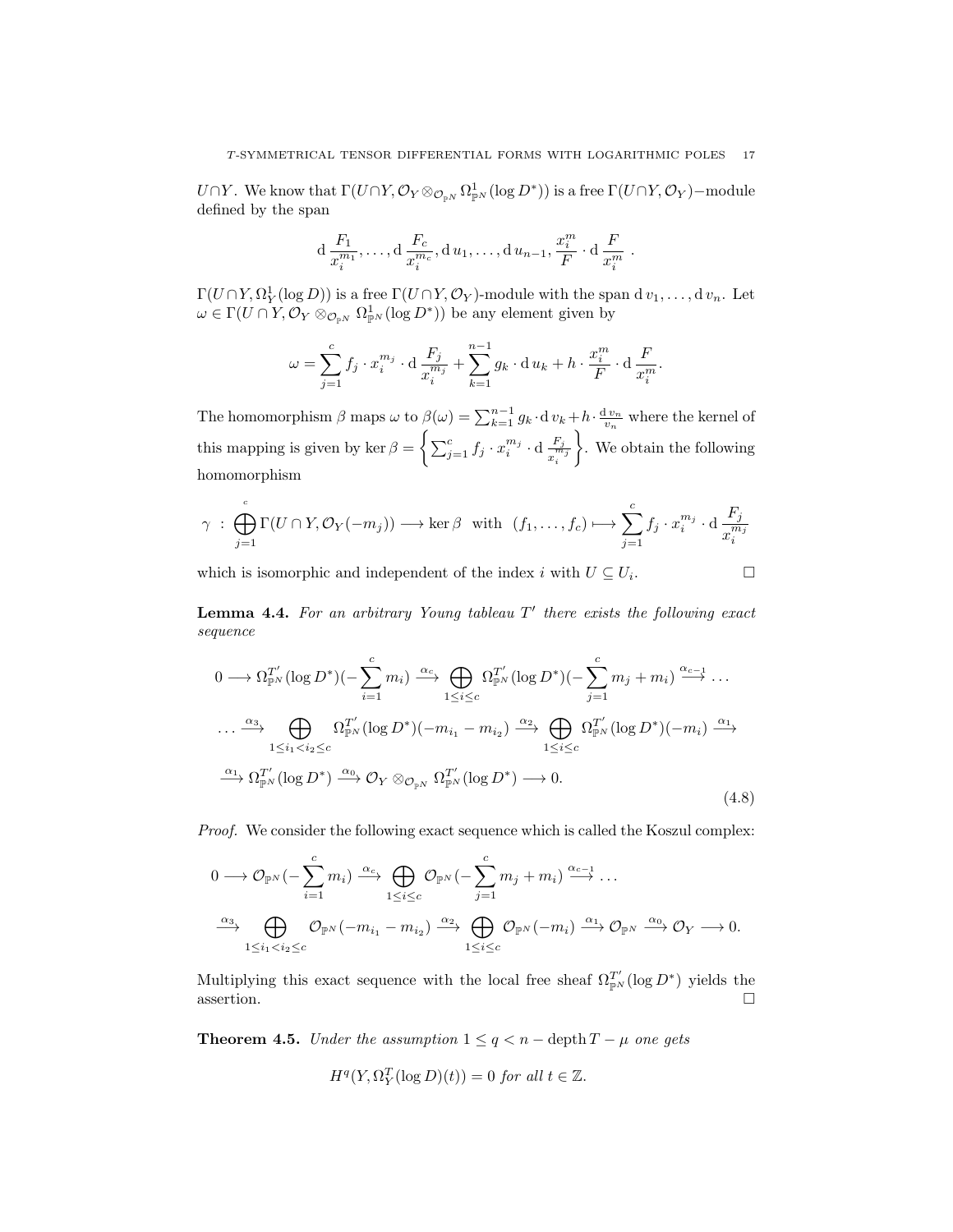Proof. We write instead of (4.[8\)](#page-16-1) short exact sequences and obtain

$$
0 \longrightarrow \Omega_{\mathbb{P}^N}^{T'}(\log D^*)(-\sum_{i=1}^c m_i) \longrightarrow \bigoplus_{1 \le i \le c} \Omega_{\mathbb{P}^N}^{T'}(\log D^*)(-\sum_{j=1}^c m_j + m_i) \longrightarrow
$$
  
\n
$$
\longrightarrow \operatorname{Im} \alpha_{c-1} \longrightarrow 0
$$
  
\n
$$
0 \longrightarrow \operatorname{Im} \alpha_{c-1} \longrightarrow \bigoplus_{1 \le i_1 < i_2 \le c} \Omega_{\mathbb{P}^N}^{T'}(\log D^*)(-\sum_{j=1}^c m_j + m_{i_1} + m_{i_2}) \longrightarrow
$$
  
\n
$$
\longrightarrow \operatorname{Im} \alpha_{c-2} \longrightarrow 0
$$
  
\n
$$
\vdots \qquad \vdots
$$
  
\n
$$
0 \longrightarrow \operatorname{Im} \alpha_2 \longrightarrow \bigoplus_{1 \le i \le c} \Omega_{\mathbb{P}^N}^{T'}(\log D^*)(-m_i) \longrightarrow \operatorname{Im} \alpha_1 \longrightarrow 0
$$
  
\n
$$
\longrightarrow \operatorname{Im} \alpha_1 \longrightarrow \Omega_{\mathbb{P}^N}^{T'}(\log D^*) \longrightarrow \mathcal{O}_Y \otimes_{\mathcal{O}_{\mathbb{P}^N}} \Omega_{\mathbb{P}^N}^{T'}(\log D^*) \longrightarrow 0.
$$

Using the long exact cohomology sequences yields a vanishing criterion for  $H^q(Y, \mathcal{O}_Y \otimes_{\mathcal{O}_{\mathbb{P}^N}} \Omega_{\mathbb{P}^N}^{T'}(\log D^*)(t))$ . We have

$$
H^{q}(Y, \mathcal{O}_{Y} \otimes_{\mathcal{O}_{\mathbb{P}^{N}}} \Omega_{\mathbb{P}^{N}}^{T'}(\log D^{*})(t)) = 0 \text{ if } H^{q}(\mathbb{P}^{N}, \Omega_{\mathbb{P}^{N}}^{T'}(\log D^{*})(t)) = 0
$$
  
and 
$$
H^{q+1}(\mathbb{P}^{N}, \operatorname{Im} \alpha_{1}(t)) = 0
$$
  

$$
H^{q+1}(\mathbb{P}^{N}, \operatorname{Im} \alpha_{1}(t)) = 0 \text{ if } H^{q+1}(\mathbb{P}^{N}, \bigoplus_{1 \leq i \leq c} \Omega_{\mathbb{P}^{N}}^{T'}(\log D^{*})(t - m_{i})) = 0
$$
  
and 
$$
H^{q+2}(\mathbb{P}^{N}, \operatorname{Im} \alpha_{2}(t)) = 0
$$

$$
\vdots
$$
\n
$$
H^{q+c-1}(\mathbb{P}^N, \operatorname{Im} \alpha_{c-1}(t)) = 0
$$
\n
$$
\text{if } H^{q+c-1}(\mathbb{P}^N, \bigoplus_{1 \le i \le c} \Omega_{\mathbb{P}^N}^{T'}(\log D^*)(t - \sum_{j=1}^c m_j + m_i)) = 0
$$
\n
$$
\text{and } H^{q+c}(\mathbb{P}^N, \Omega_{\mathbb{P}^N}^{T'}(\log D^*)(t - \sum_{i=1}^c m_i) = 0.
$$

Applying Theorem [3.6](#page-8-0) (d) yields  $H^q(Y, \mathcal{O}_Y(t) \otimes_{\mathcal{O}_{\mathbb{P}^N}} \Omega_{\mathbb{P}^N}^{T'}(\log D^*)) = 0$  for  $1 \leq q <$  $n-\text{depth }T'$ . Now we study  $H^q(Y, \Omega_Y^T(\log D)(t))$  with the aid of (4.[6\)](#page-15-0). Decomposing (4.[6\)](#page-15-0) in short exact sequences delivers

$$
0 \longrightarrow E_T^{\mu} \longrightarrow E_T^{\mu-1} \longrightarrow \text{Im } \beta_{\mu-1} \longrightarrow 0
$$
  
\n
$$
0 \longrightarrow \text{Im } \beta_{\mu-1} \longrightarrow E_T^{\mu-2} \longrightarrow \text{Im } \beta_{\mu-2} \longrightarrow 0
$$
  
\n
$$
\vdots \qquad \qquad \vdots
$$
  
\n
$$
0 \longrightarrow \text{Im } \beta_2 \longrightarrow E_T^1 \longrightarrow \text{Im } \beta_1 \longrightarrow 0
$$
  
\n
$$
0 \longrightarrow \text{Im } \beta_1 \longrightarrow \Omega_{\mathbb{P}^N|Y}^T(\log D^*) \longrightarrow \Omega_Y^T(\log D) \longrightarrow 0.
$$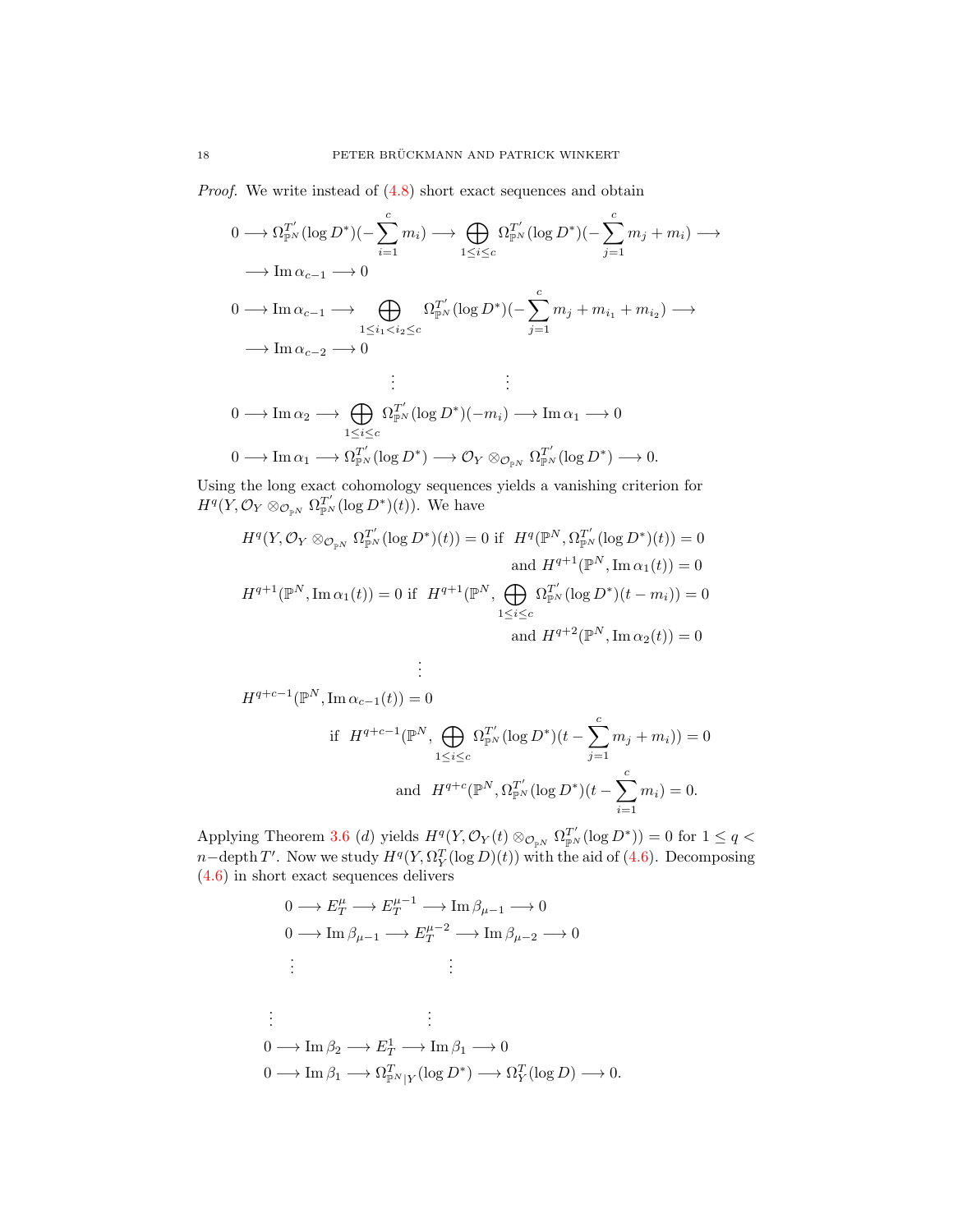With 
$$
E_T^s(t) = \bigoplus_{A \in M_s(T)} \Omega_{\mathbb{P}^N|Y}^{T'(A)}(\log D^*)(t + t(A))
$$
 one has  
\n
$$
H^q(Y, \Omega_Y^T(\log D)(t)) = 0 \text{ if } H^q(Y, \Omega_{\mathbb{P}^N|Y}^T(\log D^*)(t)) = 0
$$
\nand  $H^{q+1}(Y, \text{Im } \beta_1(t)) = 0$   
\n
$$
\vdots
$$
\n
$$
H^{q+\mu-1}(Y, \text{Im } \beta_{\mu-1}(t)) = 0 \text{ if } H^{q+\mu-1}(Y, E_T^{\mu-1}(t)) = 0
$$
\nand  $H^{q+\mu}(Y, E_T^{\mu}(t)) = 0$ .

This implies  $H^q(Y, \Omega_Y^T(\log D)(t)) = 0$  for  $1 \le q < n - \operatorname{depth} T - \mu$ .

Now assume for instance  $\mu < n - \text{depth } T$ . Then for each  $t \in \mathbb{Z}$  it follows from our exact sequences:  $H^q(\mathbb{P}^N, \text{Im}\,\alpha_i(t)) = 0$  if  $1 \leq q \leq \mu + i$ ,  $H^q(Y, \mathcal{O}_Y(t) \otimes_{\mathcal{O}_{\mathbb{P}^N}} \Omega_{\mathbb{P}^N}^{T'}(\log D^*)) = 0$  if  $1 \le q \le \mu + c$ ,  $H^q(Y, E_T^j(t)) = 0$  if  $1 \le q \le j$ ,  $H^q(Y, \text{Im } \beta_j(t)) = 0$  if  $1 \le q \le j$ .

In particular, the cohomology groups  $H^1(\ldots)$  of all these sheaves vanish. Therefore, we have the opportunity to calculate the dimensions of their cohomology groups  $H^0(\ldots)$  :

Let  $h^T(t)$  abbreviating denotes the dimension dim  $H^0(\mathbb{P}^N, \Omega_{\mathbb{P}^N}^T(\log D^*)(t))$  as an integer function of t. Remember that  $(m) = (m_1, m_2, \ldots, m_c)$  is the multidegree of the complete intersection  $Y$  . We set

$$
h_{(m)}^T(t) := h^T(t) + \sum_{s=1}^c (-1)^s \cdot \sum_{\substack{1 \le i_1 < i_2 < \dots < i_s \le c}} h^T(t - m_{i_1} - m_{i_2} - \dots - m_{i_s}) \ .
$$
\nBecause of (4.8) we have  $\lim_{s \to \infty} H^0(X, \mathcal{O}_s) \cong \mathcal{O}_s^{T'}(\log P^{*}(t)) = h^{T'}(t)$  and  $\lim_{s \to \infty} H^0(X, \mathcal{O}_s) \cong \mathcal{O}_s^{T'}(\log P^{*}(t)) = h^{T'}(t)$ .

Because of [\(4.8\)](#page-16-1) we have dim  $H^0(Y, \mathcal{O}_Y \otimes_{\mathcal{O}_{p^N}} \Omega_{p^N}^{T'}(\log D^*)(t)) = h_{(n^N)}^{T'}$  $\binom{T'}{(m)}(t)$  and using [\(4.6\)](#page-15-0) we get the following formula:

**Theorem 4.6.** If  $\mu < \dim Y - \operatorname{depth} T$  then

$$
\dim H^0(Y, \Omega_Y^T(\log D)(t)) = \sum_{A \in M(T)} (-1)^{r - \varrho(A)} \cdot h_{(m)}^{T'(A)}(t + t(A))
$$

with  $t(A) = \sum_{i=1}^{c} (e_{i+1}(A) - e_i(A)) \cdot m_i$ . In particular for  $t = 0$ :  $H^0(Y, \Omega_Y^T(\log D)) = 0$  if  $\mu < \dim Y - \operatorname{depth} T$ .

Remark 4.7. For regular T-symmetrical tensor differential forms one has  $H^0(Y, \Omega_Y^T) = 0$  if  $\mu < \dim Y$ .

4.3. Symmetric Differential Forms. We consider symmetrical differential forms with logarithmic poles as a special case, that means,  $T$  is a Young tableau with  $r$ boxes and only one row (depth  $T = 1$ ,  $l = \text{length } T = r$ ). Let  $D^* = H$  be the prime divisor on projective space  $\mathbb{P}^N$  and let D be the prime divisor on the *n*-dimensional complete intersection Y as above  $(n \geq 2)$ . Distinguishing the cases  $r \leq c$  and  $c < r$ we obtain two exact sequences as symmetrical power of  $(4.7)$ : Assume at first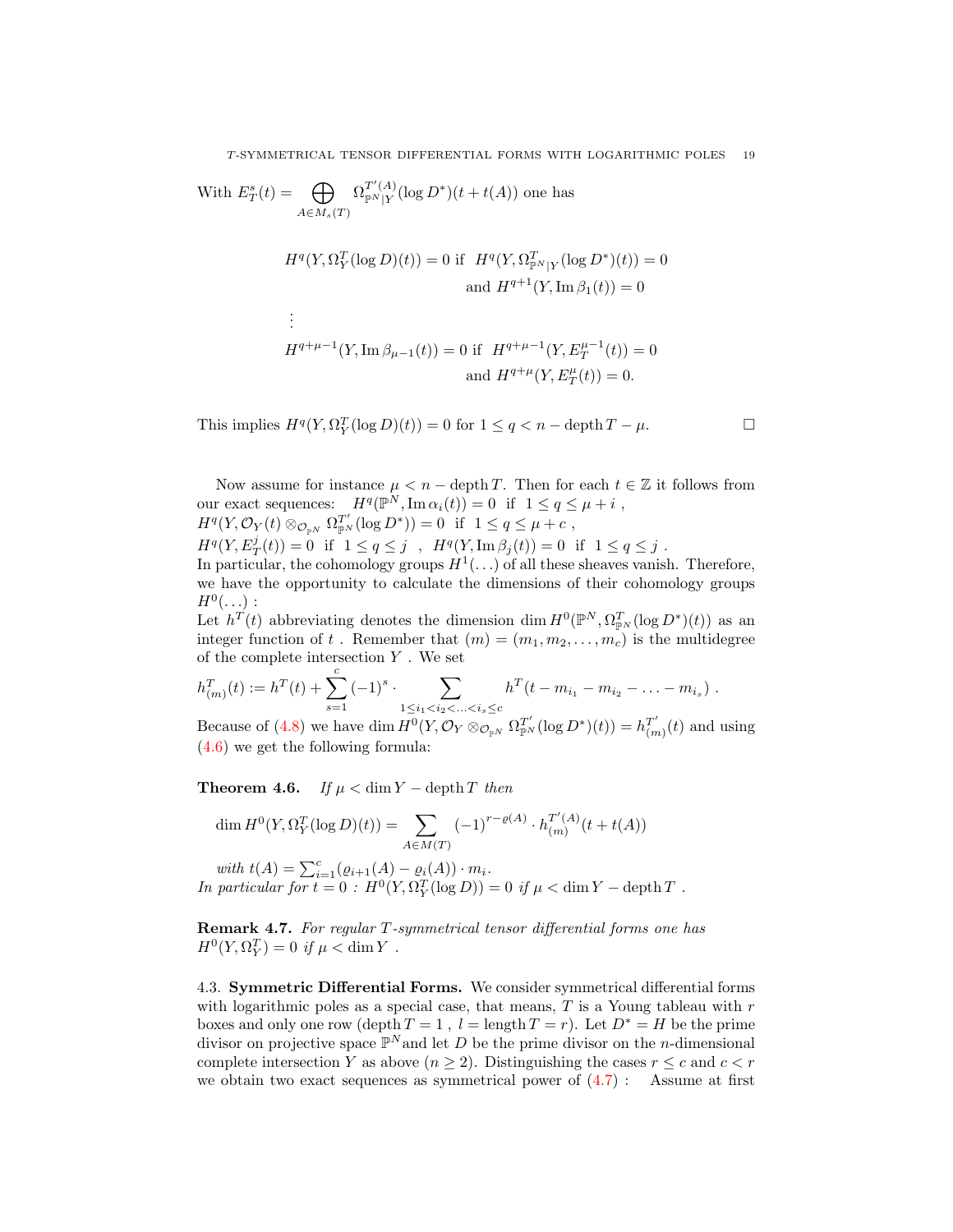$r \leq c$ :

$$
0 \longrightarrow \bigoplus_{1 \leq i_1 < i_2 < \ldots < i_r \leq c} \mathcal{O}_Y(-m_{i_1} - m_{i_2} - \ldots - m_{i_r}) \longrightarrow
$$
\n
$$
\longrightarrow \bigoplus_{1 \leq i_1 < \ldots < i_{r-1} \leq c} \mathcal{O}_Y(-m_{i_1} - m_{i_2} - \ldots - m_{i_{r-1}}) \otimes_{\mathcal{O}_{\mathbb{P}^N}} \Omega_{\mathbb{P}^N}^1(\log D^*) \longrightarrow \ldots
$$
\n
$$
\longrightarrow \bigoplus_{1 \leq i \leq c} \mathcal{O}_Y(-m_i) \otimes_{\mathcal{O}_{\mathbb{P}^N}} S^{r-1} \Omega_{\mathbb{P}^N}^1(\log D^*) \longrightarrow
$$
\n
$$
\longrightarrow \mathcal{O}_Y \otimes_{\mathcal{O}_{\mathbb{P}^N}} S^r \Omega_{\mathbb{P}^N}^1(\log D^*) \longrightarrow S^r \Omega_Y^1(\log D) \longrightarrow 0
$$

In the case  $c < r$  the following sequence is exact:

$$
0 \longrightarrow \mathcal{O}_Y(-\sum_{j=1}^c m_j) \otimes_{\mathcal{O}_{\mathbb{P}^N}} \Omega_{\mathbb{P}^N}^{r-c}(\log D^*) \longrightarrow
$$
  

$$
\longrightarrow \bigoplus_{1 \leq i \leq c} \mathcal{O}_Y(-\sum_{j=1}^c m_j + m_i) \otimes_{\mathcal{O}_{\mathbb{P}^N}} \Omega_{\mathbb{P}^N}^{r-c+1}(\log D^*) \longrightarrow \dots
$$
  

$$
\longrightarrow \bigoplus_{1 \leq i \leq c} \mathcal{O}_Y(-m_i) \otimes_{\mathcal{O}_{\mathbb{P}^N}} S^{r-1} \Omega_{\mathbb{P}^N}^1(\log D^*) \longrightarrow
$$
  

$$
\longrightarrow \mathcal{O}_Y \otimes_{\mathcal{O}_{\mathbb{P}^N}} S^r \Omega_{\mathbb{P}^N}^1(\log D^*) \longrightarrow S^r \Omega_Y^1(\log D) \longrightarrow 0
$$

Furthermore, we have Lemma [4.4](#page-16-0) with the sheaf  $S^r \Omega^1_{\mathbb{P}^N}(\log D^*)$  instead of  $\Omega^{T'}_{\mathbb{P}^N}(\log D^*)$ . With the corresponding cohomology sequences we get:

<span id="page-19-0"></span>Theorem 4.8. Assume  $n = \dim Y \ge 2$ .

(a) If 
$$
1 \le q \le n - 2
$$
 then  $H^q(Y, \mathcal{O}_Y(t) \otimes_{\mathcal{O}_{\mathbb{P}^N}} S^r \Omega^1_{\mathbb{P}^N}(\log D^*)) = 0 \ \forall t \in \mathbb{Z}$   
\n(b)  
\n
$$
\dim H^0(Y, \mathcal{O}_Y(t) \otimes_{\mathcal{O}_{\mathbb{P}^N}} S^r \Omega^1_{\mathbb{P}^N}(\log D^*)) = \dim H^0(\mathbb{P}^N, S^r \Omega^1_{\mathbb{P}^N}(\log D^*)(t)) +
$$
\n
$$
+ \sum_{j=1}^c (-1)^j \cdot \sum_{1 \le i_1 < \ldots < i_j \le c} \dim H^0(\mathbb{P}^N, S^r \Omega^1_{\mathbb{P}^N}(\log D^*)(t - m_{i_1} - \ldots - m_{i_j}))
$$
\n(c)  $H^0(Y, \mathcal{O}_Y(t) \otimes_{\mathcal{O}_{\mathbb{P}^N}} S^r \Omega^1_{\mathbb{P}^N}(\log D^*)) \neq 0 \ \Leftrightarrow \ t \ge r$ 

(d) In case  $t = 0$ :  $H^0(Y, \mathcal{O}_Y \otimes_{\mathcal{O}_{\mathbb{P}^N}} S^r \Omega^1_{\mathbb{P}^N}(\log D^*)) = 0$  for all  $r > 0$ 

## Theorem 4.9.

- (a) If  $r \leq c$  and  $1 \leq q < n-r$  then  $H^q(Y, S^r \Omega_Y^1(\log D)(t)) = 0 \ \forall t \in \mathbb{Z}$
- (b) If  $c < r$  and  $1 \leq q < n c 1$  then  $H^q(Y, S^r \Omega_Y^1(\log D)(t)) = 0 \ \forall t \in \mathbb{Z}$

*Proof.* By Theorem [4.5](#page-16-2) we know  $H^q(Y, \Omega_Y^T(\log D)(t)) = 0$  for all  $t \in \mathbb{Z}$ if  $1 \leq q < n$  − depth  $T-\mu$ . For symmetric differential forms we have depth  $T = 1$  and  $\mu = \sum_{i=1}^{c} d_i = \min\{c, r\}$ , where  $d_i = 1$  for  $i \leq r$  and  $d_i = 0$  for  $i > r$ . This proves (b). Under condition  $r \leq c$  one gets the stronger result (a) since  $H^q(Y, \mathcal{O}_Y(t)) = 0$ for  $1 \le q < n$  and for all  $t \in \mathbb{Z}$ .

Theorem 4.10.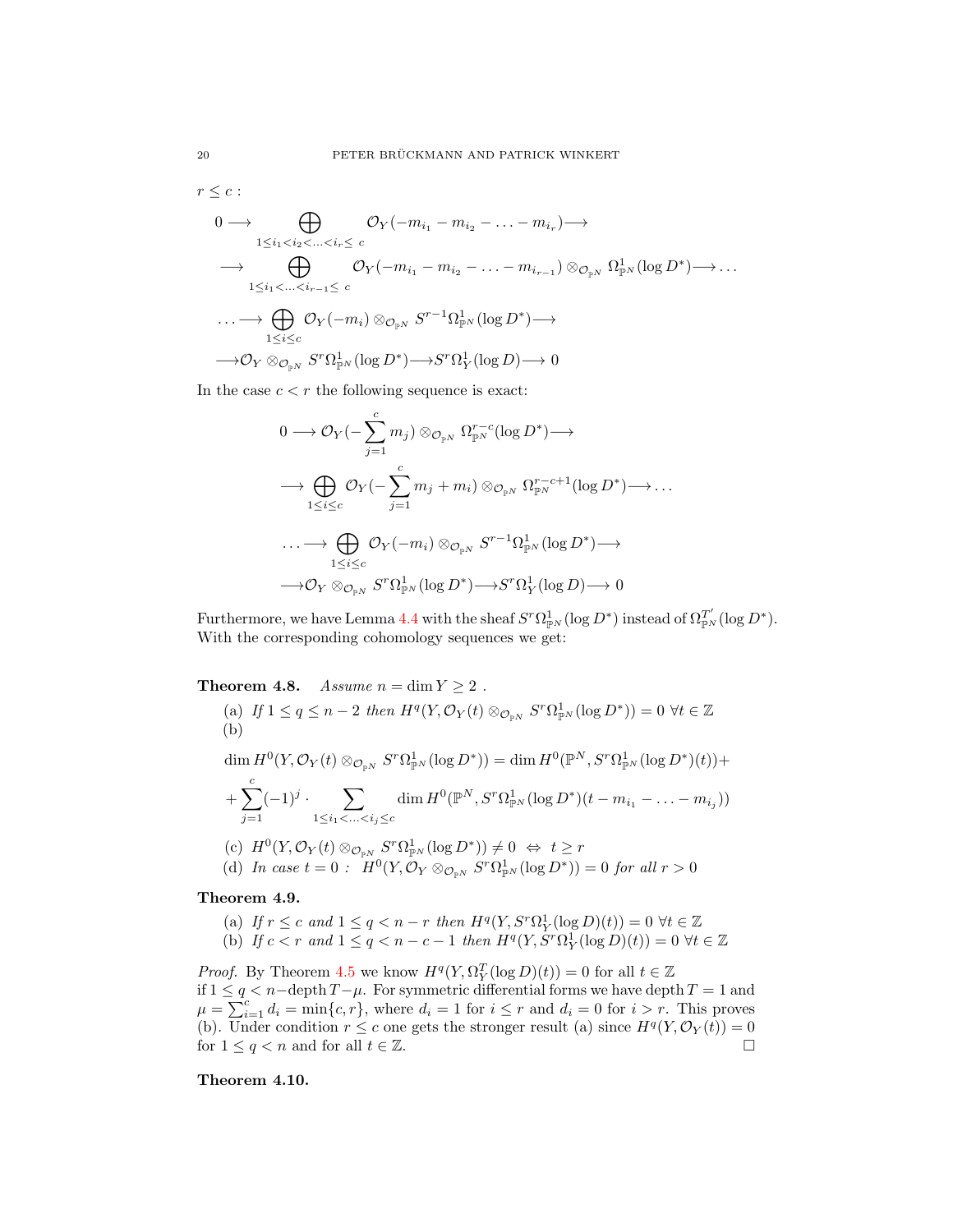(c) If 
$$
r \le c
$$
 and  $r < n$  then  
\n
$$
H^{0}(Y, S^{r}\Omega_{Y}^{1}(\log D)(t)) = \dim H^{0}(Y, \mathcal{O}_{Y}(t) \otimes_{\mathcal{O}_{\mathbb{P}^{N}}} S^{r}\Omega_{\mathbb{P}^{N}}^{1}(\log D^{*})) +
$$
\n
$$
+ \sum_{k=1}^{r-1} (-1)^{k} \cdot \sum_{1 \le i_{1} < ... < i_{k} \le c} \dim H^{0}(Y, \mathcal{O}_{Y}(t - \sum_{j=1}^{k} m_{i_{j}}) \otimes_{\mathcal{O}_{\mathbb{P}^{N}}} S^{r-k}\Omega_{\mathbb{P}^{N}}^{1}(\log D^{*}))
$$
\n
$$
+ (-1)^{r} \cdot \sum_{1 \le i_{1} < ... < i_{r} \le c} \dim H^{0}(Y, \mathcal{O}_{Y}(t - m_{i_{1}} - ... - m_{i_{r}})
$$
\n(d) If  $c < r$  and  $c < n - 1$  then  
\n
$$
H^{0}(Y, S^{r}\Omega_{Y}^{1}(\log D)(t)) = \dim H^{0}(Y, \mathcal{O}_{Y}(t) \otimes_{\mathcal{O}_{\mathbb{P}^{N}}} S^{r}\Omega_{\mathbb{P}^{N}}^{1}(\log D^{*})) +
$$
\n
$$
+ \sum_{k=1}^{c} (-1)^{k} \cdot \sum_{1 \le i_{1} < ... < i_{k} \le c} \dim H^{0}(Y, \mathcal{O}_{Y}(t - \sum_{j=1}^{k} m_{i_{j}}) \otimes_{\mathcal{O}_{\mathbb{P}^{N}}} S^{r-k}\Omega_{\mathbb{P}^{N}}^{1}(\log D^{*}))
$$

Proof. Statements (c) and (d) follow from the related exact sequences since under these premises by Theorem [4.8](#page-19-0) the cohomology groups  $H^1(\ldots)$  of all these sheaves vanish (cf. Theorem [4.8](#page-19-0) and Theorem [3.7](#page-9-1)).  $\Box$ 

Finally, it is easy to see:

## Theorem 4.11.

- (e) If  $t < r \le \min(c, n 1)$  then  $H^0(Y, S^r \Omega_Y^1(\log D)(t)) = 0$ .
- (f) If  $t < r$  and  $c < \min(r, n 1)$  then  $H^0(Y, S^r \Omega_Y^1(\log D)(t)) = 0$ .
- (g) If  $c < n 1$  then  $H^0(Y, S^r \Omega_Y^1(\log D)) = 0$  for all  $r > 0$ .
- (h) If  $0 < r < n$  then  $H^0(Y, S^r \Omega_Y^1(\log D)) = 0$ .

Remark 4.12. On the other hand, for regular symmetrical differential forms on complete intersections it is well known:

If  $c < n$  then  $H^0(Y, S^r \Omega_Y^1) = 0$  for all  $r > 0$ .

### **REFERENCES**

- <span id="page-20-6"></span>[1] P. Brückmann. Zur Kohomologie von projektiven Hyperflächen. Wiss. Beitr. Martin-Luther-Univ. Halle-Wittenberg Reihe M Math., 4:87-101 (1974), 1973. Beiträge zur Algebra und Geometrie, 2.
- <span id="page-20-7"></span>[2] P. Brückmann. Zur Kohomologie von vollständigen Durchschnitten mit Koeffizienten in der Garbe der Keime der Differentialformen. Math. Nachr., 71:203–210, 1976.
- <span id="page-20-2"></span>[3] P. Brückmann. The Hilbert polynomial of the sheaf  $\Omega^T$  of germs of T-symmetrical tensor differential forms on complete intersections. Math. Ann., 307(3):461–472, 1997.
- <span id="page-20-0"></span>[4] H. Esnault and E. Viehweg. Lectures on vanishing theorems, volume 20 of DMV Seminar. Birkhäuser Verlag, Basel, 1992.
- <span id="page-20-3"></span>[5] W. Fulton and J. Harris. Representation theory, volume 129 of Graduate Texts in Mathematics. Springer-Verlag, New York, 1991. A first course, Readings in Mathematics.
- <span id="page-20-5"></span>[6] R. Hartshorne. Algebraic geometry. Springer-Verlag, New York, 1977. Graduate Texts in Mathematics, No. 52.
- <span id="page-20-1"></span>[7] J.-P. Serre. Faisceaux algébriques cohérents. Ann. of Math.  $(2)$ , 61:197-278, 1955.
- <span id="page-20-4"></span>[8] I. R. Shafarevich. Algebraic geometry. II, volume 35 of Encyclopaedia of Mathematical Sciences. Springer-Verlag, Berlin, 1996. Cohomology of algebraic varieties. Algebraic surfaces, A translation of ıt Current problems in mathematics. Fundamental directions. Vol. 35 (Russian), Akad. Nauk SSSR, Vsesoyuz. Inst. Nauchn. i Tekhn. Inform., Moscow, 1989 [ MR1060323 (91a:14001)], Translation by R. Treger, Translation edited by I. R. Shafarevich.